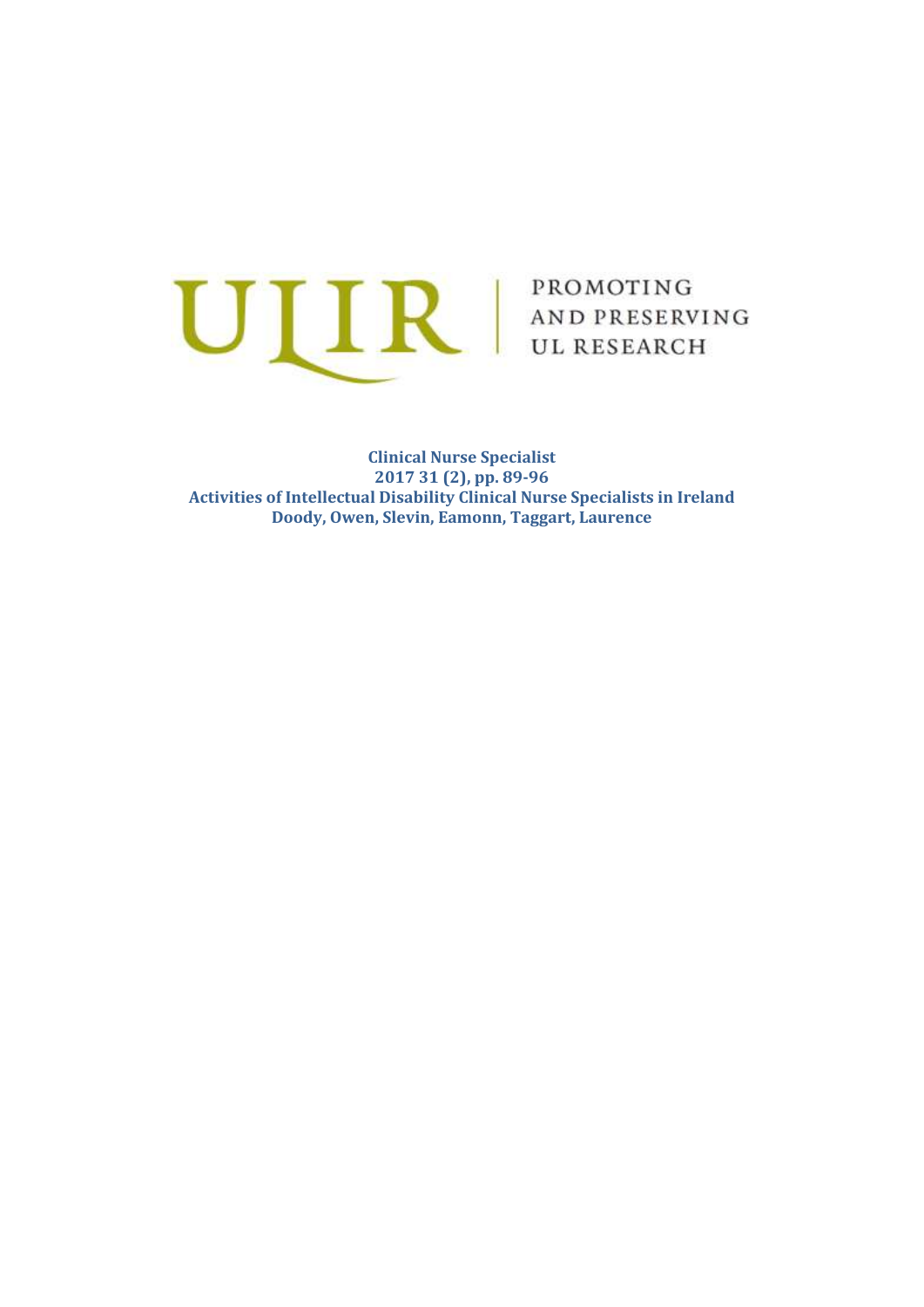**Title: Activities of intellectual disability clinical nurse specialists (ID-CNSs) in Ireland** 

## **ABSTRACT**

## **Purpose/Aim:**

The aim of this study was to identify the contribution of Irish intellectual disability clinical nurse specialist to service delivery.

#### **Design:**

A non-experimental descriptive design was selected to survey intellectual disability clinical nurse specialists presently working in Ireland. The questionnaire was developed based on focus group interviews, available literature and expert panel views.

## **Methods:**

Ethical approval and access was granted to all intellectual disability clinical nurse specialists in Ireland. 32 responded (33.68% response rate) from all work areas (voluntary organisations or health service executive) practicing within residential, community or school services. Respondents were surveyed across a range of areas (demographic details, support to; client, staff, family, organisation, community, other agencies, and professional development).

#### **Results:**

Findings identify that intellectual disability clinical nurse specialists are active in all aspects of their roles as clinical specialist, educator, communicator, researcher, change agent and leader. Thus supporting person-centred care and improving service delivery.

## **Conclusions:**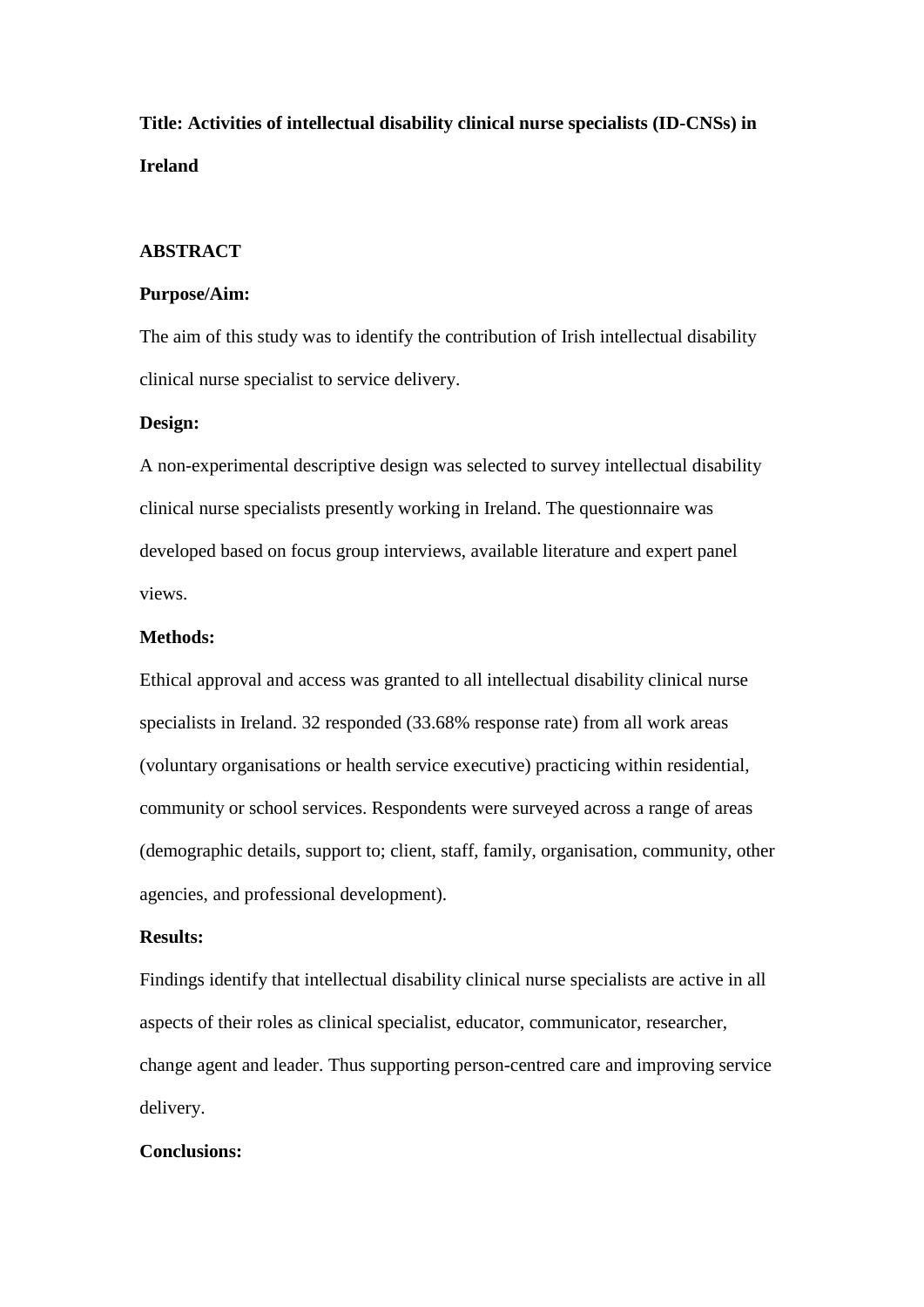To meet changing healthcare demands, promote person-centred care, and improve service delivery, the clinical nurse specialist role in intellectual disability should be developed and supported. The findings merit further study on ID CNS role activity, possible variables influencing role activity and team members' views.

## **KEY WORDS**

Clinical nurse specialist, intellectual disability, Ireland, survey, activities, contribution

## **INTRODUCTION**

Internationally the role of the clinical nurse specialist (CNS) has existed for some time and CNSs make an important contribution by playing a coordinating role and forming a central link between different settings/services. The evolution and development of CNS roles in the Republic of Ireland present some similarities to that in the US, Canada and UK although differences exists in entry requirements. Three pathways existed in Ireland where the immediate pathway (prior to the 30 April 2001) allowed for a CNS who held an appropriate post-registration qualification and/or a minimum of 5 years' experience in the area of specialty to be appointed<sup>1</sup>. The intermediate pathway (1 May 2001 to the 31 August 2010) advocated that academic qualifications and professional experience must be achieve within a specified time frame<sup>1</sup>. The future pathway (1 September 2010 onwards) requires a minimum of 5 years post-registration experience, 2 years practice in a specialist area and a postregistration diploma (minimum level 8 National Qualifications Authority of Ireland (NQAI)) related to the area of specialist practice<sup>1</sup>.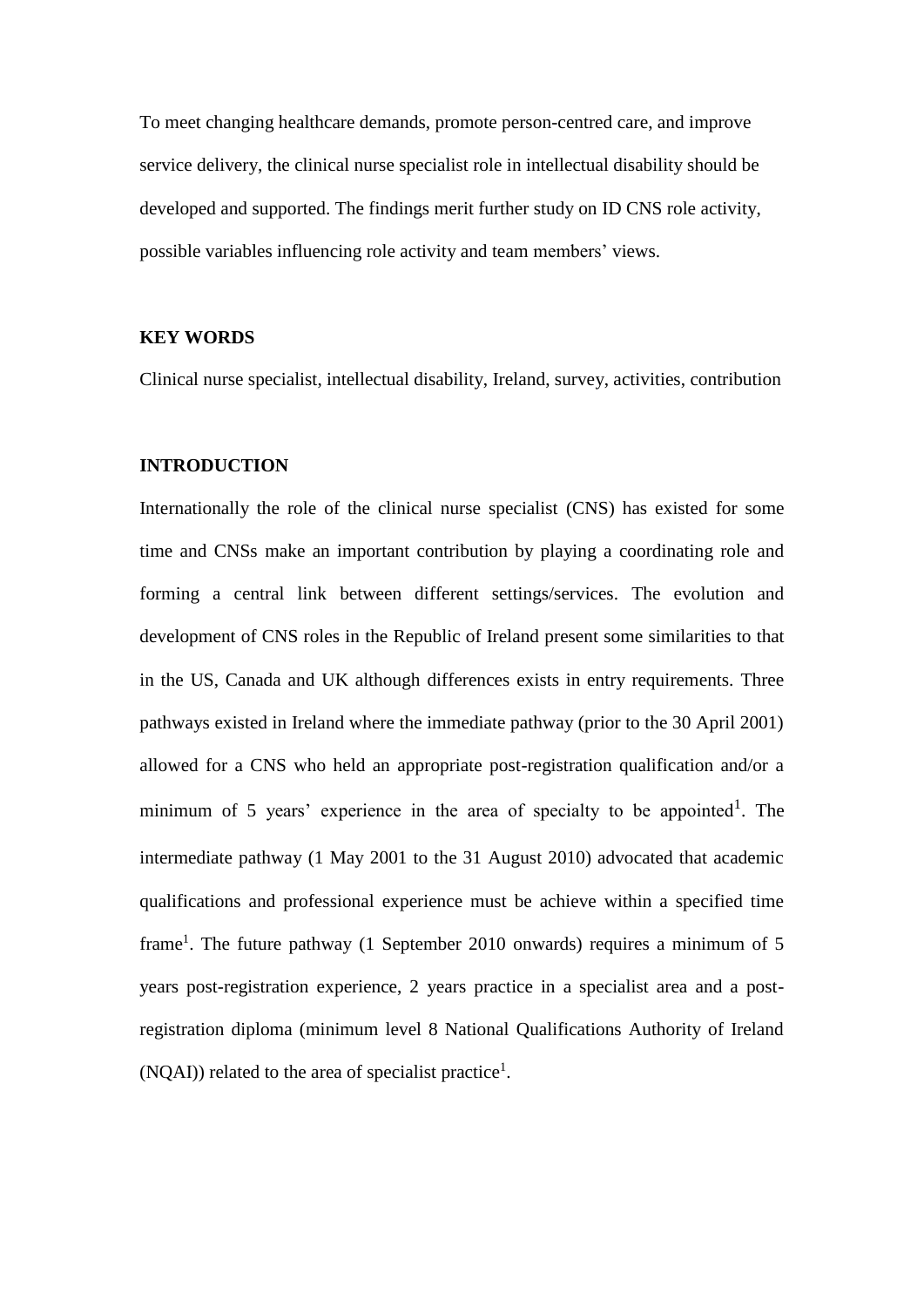Nonetheless, given the fact many countries do not have specifically trained Intellectual Disability (ID) nurses the uniqueness of Intellectual Disability (ID) CNSs role presents opportunities for research activity, knowledge creation and professional development. The development of CNSs in Ireland has been highlighted by Wickham<sup>2</sup> and Doody and Bailey<sup>1</sup> and ID CNSs in particular by Wickham<sup>3</sup> and Doody et al<sup>4</sup>. Irish research in the broad area of CNSs include; their contribution to the management of cystic fibrosis<sup>5</sup>, views of nurse prescribing<sup>6</sup>, use of dependency and prioritization tools in palliative care<sup>7</sup>, their role<sup>8</sup>, impact of educational level on role<sup>9</sup>, activities in an acute hospital<sup>10</sup>, community palliative care  $CNSS<sup>11</sup>$ , lesser recognised roles<sup>12</sup> and perceived outcomes of research and audit activities<sup>13</sup>.

However, activities of the ID CNS have rarely been explored and the only specific publication relates to a self-assessment audit conducted by an ID CNS on the core concepts of their role<sup>14</sup> (clinical focus, advocacy, education/training, consultancy, audit/research) and focus group interviews examining their contribution to services<sup>15</sup>. In addition, the National Council for the Professional Development of Nursing and Midwifery (NCPDNM) evaluated the CNS role across all disciplines of nursing and midwifery<sup>16-17</sup>. The 2004 evaluation<sup>16</sup> highlighted, ID CNSs have an active role in client care, education, and advocacy but limited evidence of their research role existed. Rating of the core concepts rated clinical components as most important (63%), followed by advocacy (26%), education and training (20%), consultancy (8%) and audit/research  $(4\%)^{16}$ . In 2010 further evaluation<sup>17</sup> indicated that education and health promotion roles contributed to the maintenance of quality standards of care and ID CNSs served as a role model for nursing and staff<sup>16</sup>. In addition, ID CNSs impacted on broader outcomes related to quality of life for clients and families<sup>16</sup>.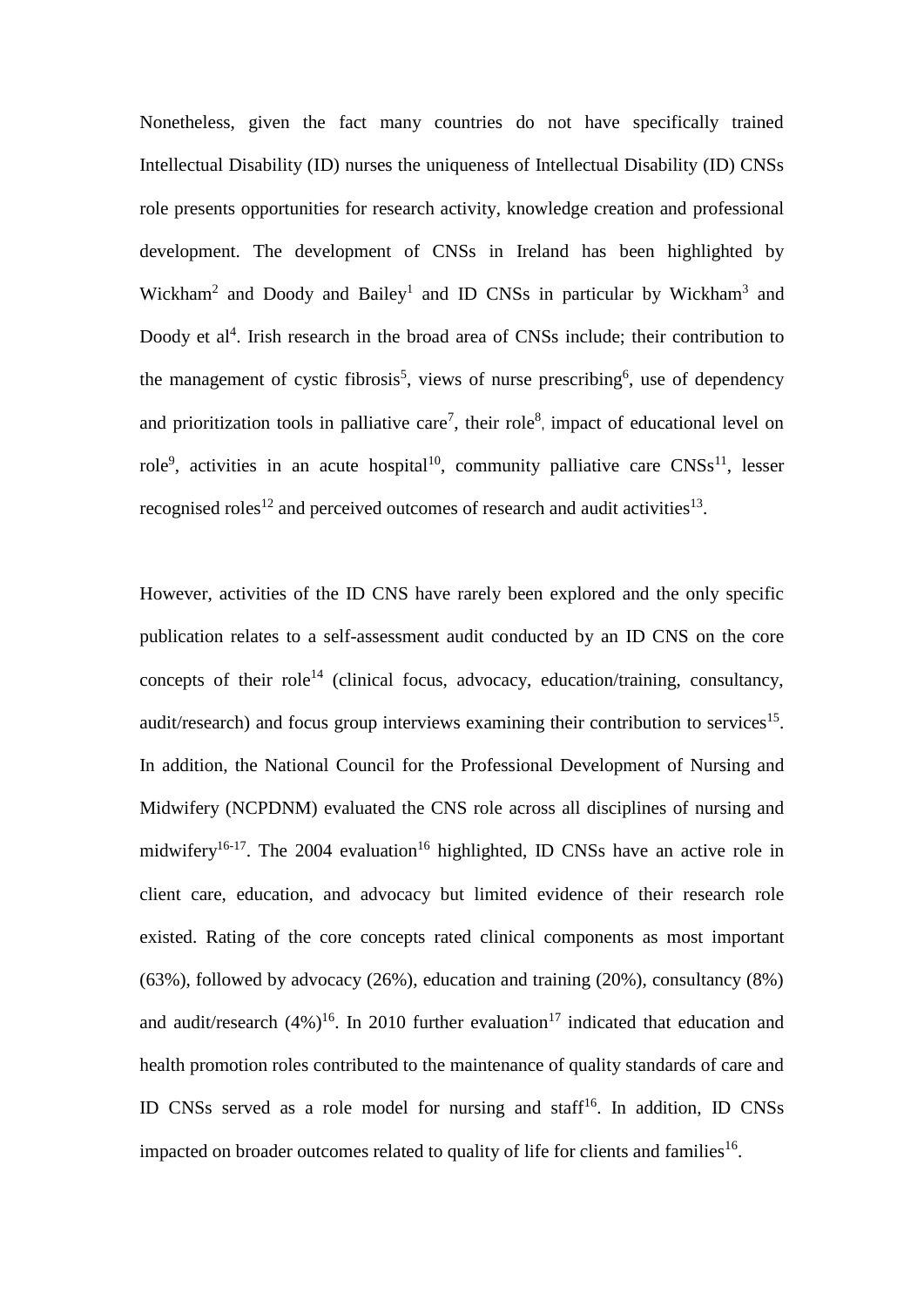While both evaluations<sup>16-17</sup> may be reflective of ID CNSs, results have to be considered in relation to the limited response (8%) and representation of the findings to ID CNS practice. Given that the role of caring for persons with ID is multifaceted including; direct care, management, administration, liaison work and educational  $\arcsin y^4$  many ID CNSs may not have responded to the national evaluations. This may be due to the medical orientation of the survey and ID CNSs not feeling they could identify with the specific questions and thereby may have failed to capture the activities of the ID CNS. Consequently it is essential to highlight the work of ID  $CNSS$  and make their contribution visible<sup>4</sup> as the development of the clinical career pathway of ID nursing has not occurred in a comparable manner as that of the other nursing disciplines<sup>16</sup>. In addition there are difficulties for the concept of CNS in ID services due to focus on supporting the person to remain in their own home, as compared to acute care services where care is largely similar across acute care hospitals this is not the case in ID services. This paper reports the activities of Irish ID CNSs who were surveyed utilising a questionnaire developed for the study based on the findings of a focus group study<sup>15</sup> and engagement with the literature.

#### **METHODS**

#### **Design**

A quantitative approach (non-experimental, descriptive survey) best suited this study as it attempts to identify the activities of ID CNSs that contribute to practice and service delivery. The research instrument used to collect the data were a 56 item questionnaire which covered eight sections (Table 1) developed based on the findings from focus group interviews and supporting literature. A questionnaire is commonly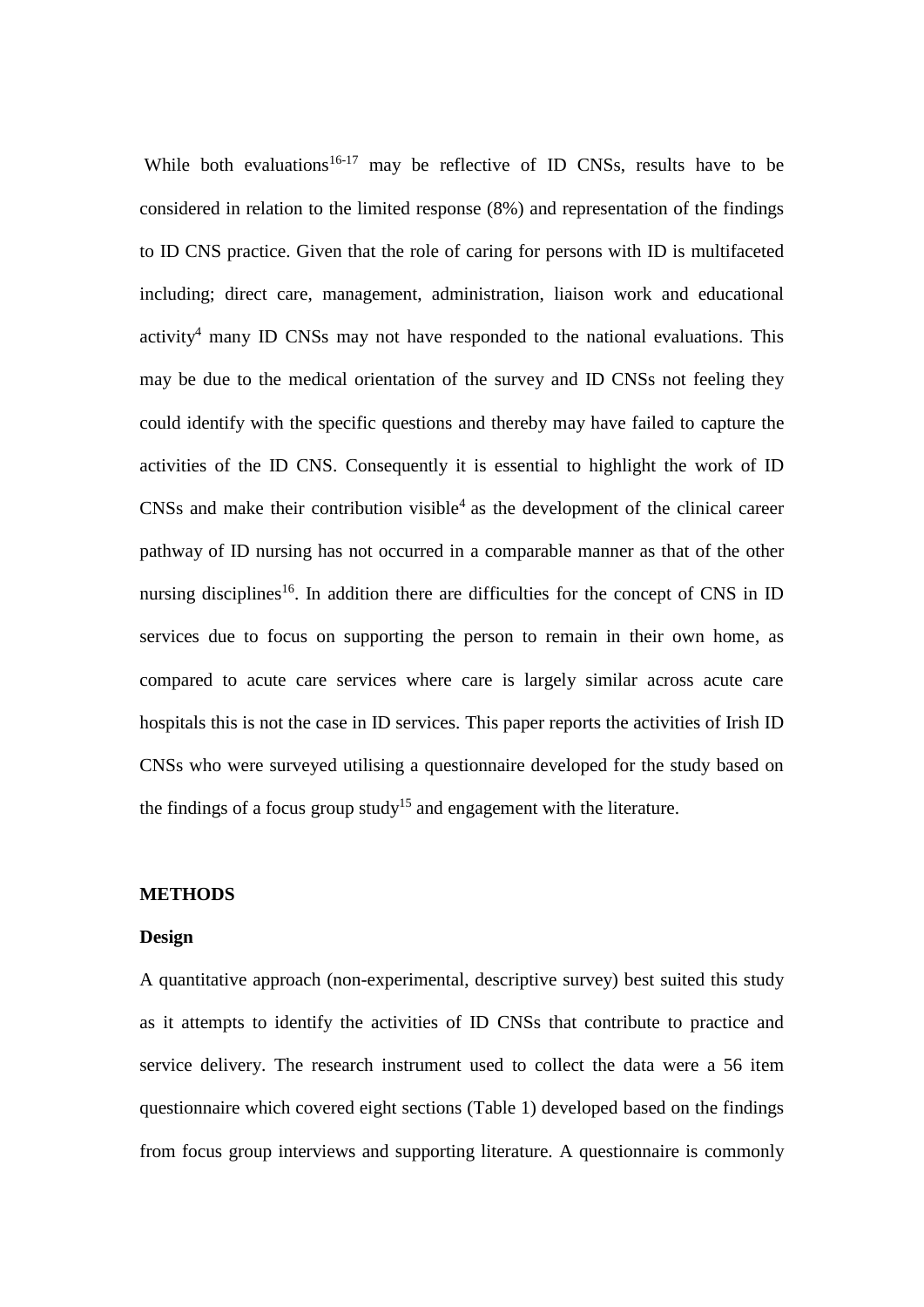used in survey research and is a self-report form designed to collect specific information from participants about their knowledge, attitudes, beliefs and feelings on the research topic<sup>18</sup>. The decision to develop a questionnaire specific to this study was necessitated by the fact little work has been undertaken or published from an ID CNS perspective on their activities within the core concepts of their role. In addition, it was anticipated that by developing a questionnaire from focus groups with ID CNSs a greater response rate (8% as per the two previous nationals surveys) would be achieved.

### **Table 1 Questionnaire Sections.**

#### **Recruitment and sample**

A recognised technique for identifying possible participants is via already established membership lists<sup>19</sup>. Upon ethical approval and access ID CNSs presently working were identified (those on leave were excluded) through the national ID CNS list (n=105) held by the NCNM. Survey packs consisting of, invitation letter, information sheet, questionnaires and stamped addressed envelopes were distributed through the NCNM to each ID CNS. Initially 10 ID CNSs were randomly selected as the pilot and the remaining ID CNSs  $(n=95)$  were invited to contribute to the main study. All 10 CNS responded to the pilot study and a third of the ID CNS population  $(n=32)$ responded to the main study representing a 33.68% response rate.

## **Ethics**

Ethical approval for the study was granted by the lead author's university research ethics committee and upon approval, access was sought from the NCNM. Consent was obtained by providing a comprehensive information sheet and invitation letter, and each respondent was free to make an independent and informed choice to participate without coercion<sup>20</sup>.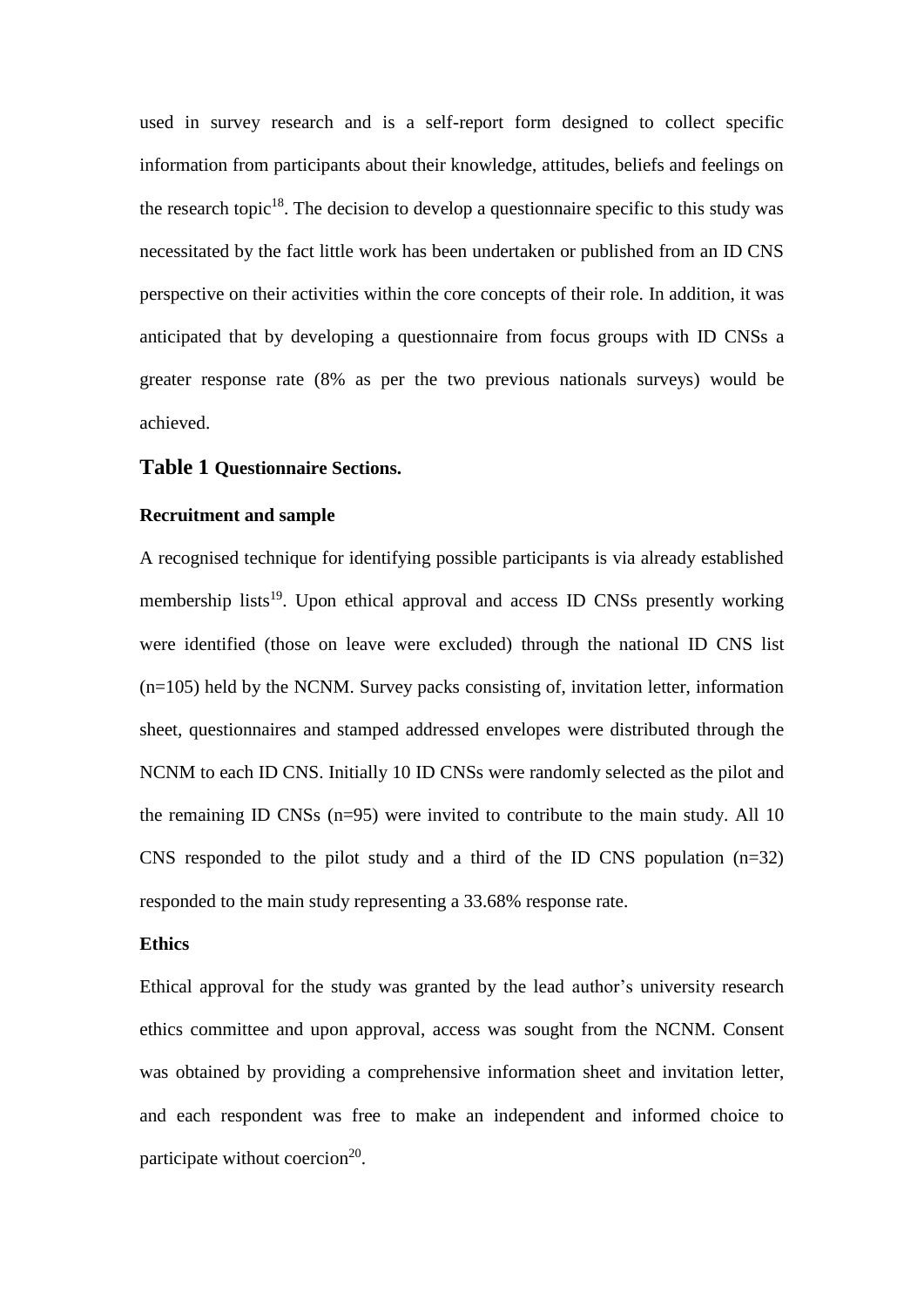#### **Data collection**

Data were collected using a self-administered survey postal questionnaire developed based on focus group interviews and literature. Data were collected on demographic details and the CNS role contribution. In addition a Likert scale was used to capture gradations of agreement/disagreement about the importance of various roles. Respondents rated their level of agreement from 1 (strongly disagree) to 5 (strongly agree). The use of free text comments were also invited to allow respondents to expand upon some questionnaire items (e.g. professional development). Two weeks following the initial distribution of the questionnaire a reminder letter was sent to all ID CNSs regarding the study with an additional questionnaire attached for their convenience if they wished to reply. However, this did not assist in gaining any additional responses.

## **Data analysis**

Data were coded and inputted into SPSS version 19, the data set was checked and cleaned against the original data so that missing values or errors in inputting were identified and rectified. Analysis involved descriptive statistics of various biographic and demographic details of the respondents being computed and reported mainly in frequencies and percentages. For inferential comparative analysis t-tests were planned to establish whether or not there were statistically significant differences in the means of a range of variables. However in order to use this test each group had to be 1) independent 2) approximately normally distributed and 3) of equal variance and failing these assumptions a non-parametric test (Mann-Whitney U-Test) were used to compare medians (instead of means). Chi-square tests were planned to identify associations between variables and in the case of any cell having an expected frequency less than 5 for a 2x2 table or in the case of any cell having an expected cell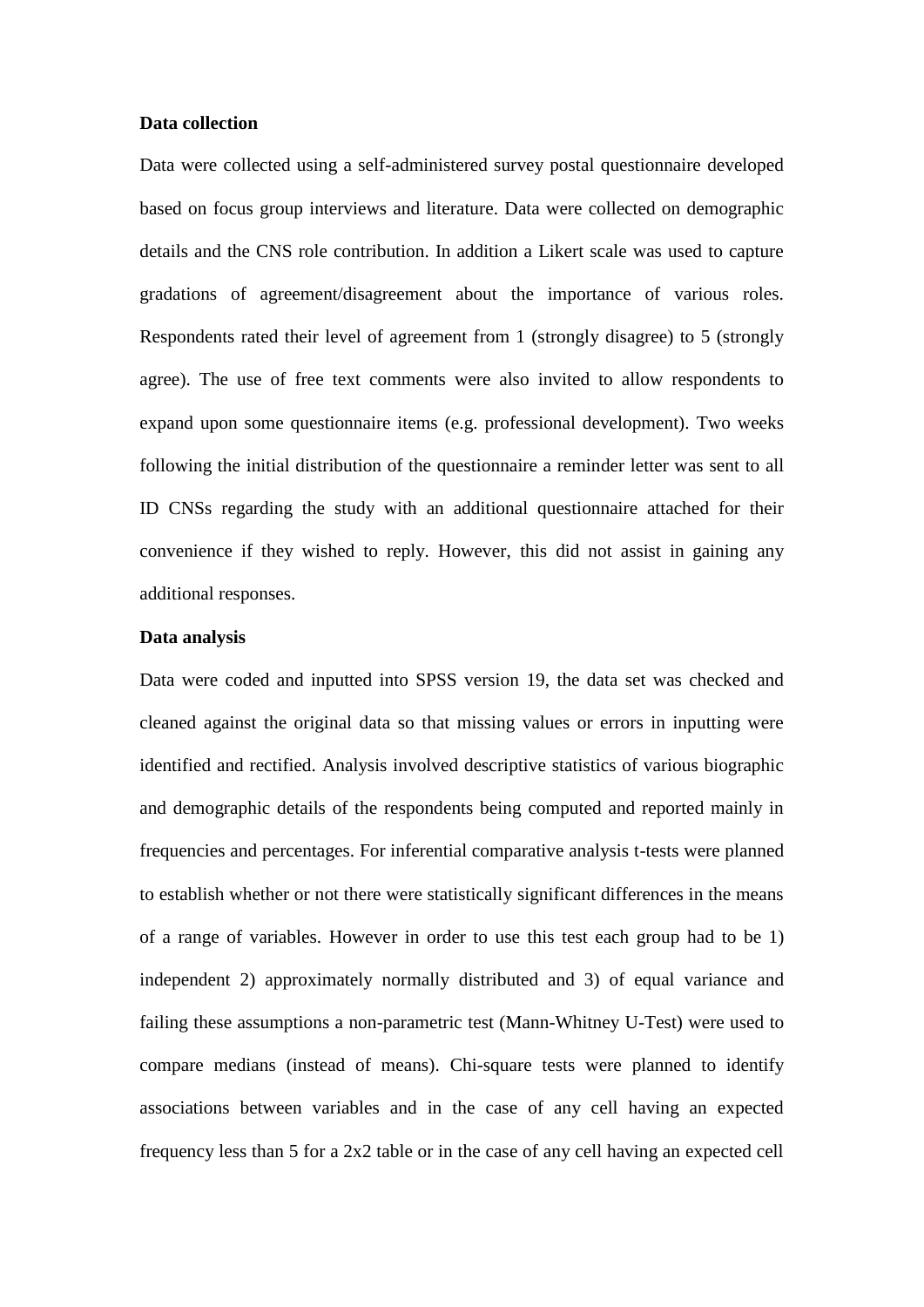frequency less than 0.5 for an nxr table Fishers Exact Test were used as an alternative. For the open ended questions, analysis was conducted through an inductive process to develop the themes guided by Burnard's<sup>21</sup> thematic analysis framework and are reported in a separate paper.

#### **Validity and Reliability**

Content and face validity were supported by the use of an expert panel  $(n=6)$ consisting of a lecturer who was a former ID CNS, a ID CNS who had just left their post two months previously, a UK academic researcher who has researcher and published on CNSs, a director of nursing (ID), and two UK ID lecturers with research expertise in survey design. There was agreement that the items focused on the constructs under investigation and only minor changes to wording of some questions were necessary. In addition, the pilot study  $(n=10)$  determined the usability and clarity of the questionnaire<sup>22</sup>. Where pilot participants commented on the ease/difficulty of answering the questionnaire and annotated anything that was not clear or they did not understand. This was facilitated by pilot study respondents also completing a 6 questions pilot checklist to give feedback on the instrument before its use. Within the main study a Cronbach alpha value was calculated to check the reliability of the total scale  $(\alpha$  .916). In addition analysis of each sub-sections had acceptable alpha coefficiency scores supporting the reliability of the questionnaire: client care  $\alpha$  .949, family  $\alpha$  .876, staff  $\alpha$  .721, service/organisation  $\alpha$  .708, community  $\alpha$  .763, other agencies  $\alpha$  .912 and professional development  $\alpha$  .956.

### **RESULTS**

The findings are presented under the survey questionnaire section headings which include demographics, client focus; family centred, supporting staff, supporting the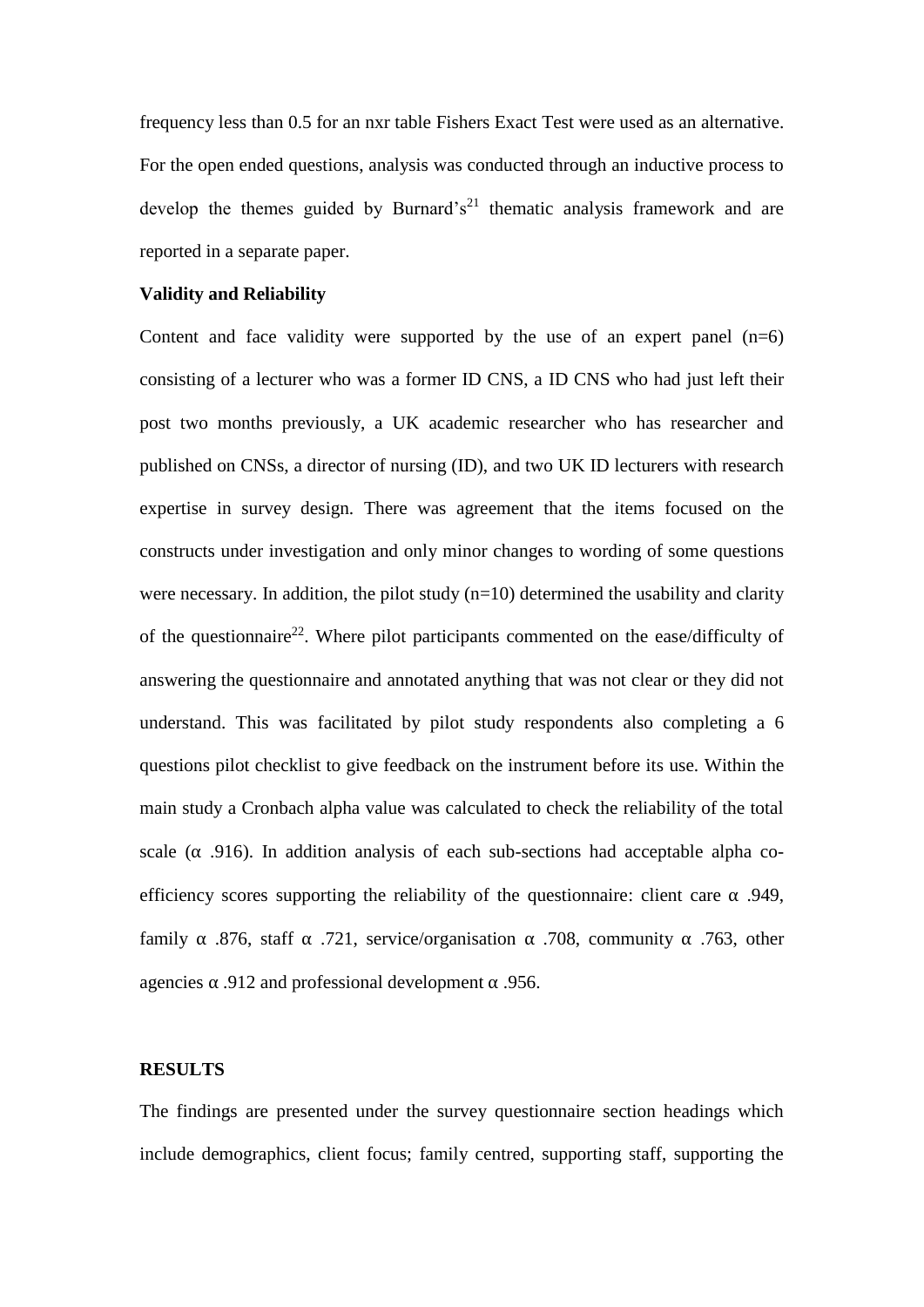organisation, involvement in the community, supporting other agencies and professional development.

#### **Demographics**

The majority of respondents  $n=13$  (40.6%) worked in a community service,  $n=12$ (37.5%) worked in a residential service and n=5 (15.6%) worked in both community and residential services. Of the remaining two respondents' one worked across residential, community and day-service and one worked in a school setting. The specialist area of behaviour was the most common respondent at  $n=12$  (37.5%) followed by early intervention  $n=7$  (21.9%), community  $n=5$  (15.6%) with both creational diversional and recreation activities and health promotion represented n=3 (9.4%). Of the remaining two one was a specialist in ageing and dementia and one working with people who had complex needs. Table 2 identifies the respondents profile regarding, experience, age, gender and work patterns.

### **Table 2 Respondents profile**

56.3% (n=18) of respondents were supernumerary in their role while the remaining 43.8% (n=14) were not supernumerary and still fulfilled a staff role in addition to their CNS role (due to non-replacement). Of the respondents n=3 (9.4%) were dual qualified and  $n=2$  (6.4%) held three nursing qualifications. Academically  $n=21$  $(65.6\%)$  of respondents held a certificate in their specialist area and n=15 (46.9%) held other relevant certificates. 28.1% (n=9) held a primary degree, 40.6% (n=13) held a postgraduate or higher diploma and 12.5% (n=4) held a master's degree.

### **Client focused**

Being involved in assessment scored the highest 93.8% (n=30) followed by design and implementation both 90.6% (n=29) and evaluation 84.4% (n=27). CNSs were in agreement that these items were a component of their role (table 3).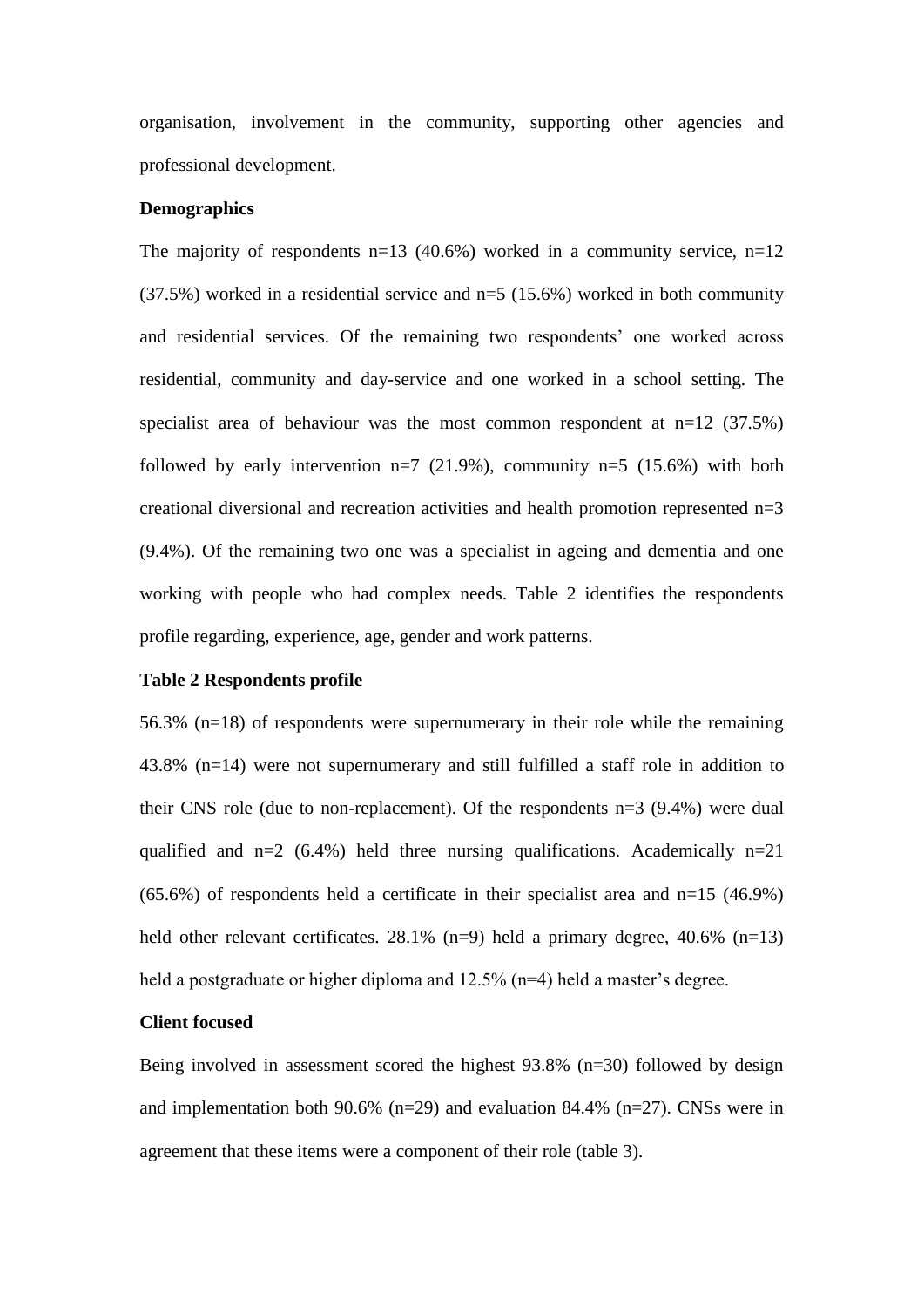#### **Table 3 Contribution to client care**

#### **Contribution to the family**

93.8% (n=30) reported providing advice to family members, 81.3% (n=26) providing education/training for the families and facilitated family members to be part of the decision process. 68.8% (n=22) were available to families through an open referral system and 62.5% (n=20) provided support in the family home. An overall majority of CNS's believed these aspects were key components of their role with only the aspect of providing support in the home 12.5% (n=4) creating a level of disagreement. This disagreement level is reflective of fact that some respondents were from and residential services and a proportion of the CNSs were not supernumerary thereby holding a staff position. However given the number of respondents from a residential service it is interesting to see a high level of support in the family home. CNSs were in agreement that these items were a component of their role (table 4).

#### **Table 4 Contribution to the family**

Using Fishers exact test a significant association ( $p = <0.05$ ) was found to exist between principal work setting and whether or not families are facilitated to be part of the care provision process. From analysis it was found that community CNSs reported to be significantly more likely to facilitate families to be part of the decision making process ( $p= 0.014$ ). In addition a significant association Fishers exact test ( $p = 0.012$ ) was found to exist between principal work setting and whether or not families can access the individual through an open referral system. From analysis it was found that when the CNS worked in a community setting they were reported to be significantly more likely to be accessed by families through an open referral system  $(p = 0.011)$ .

#### **Contribution to staff**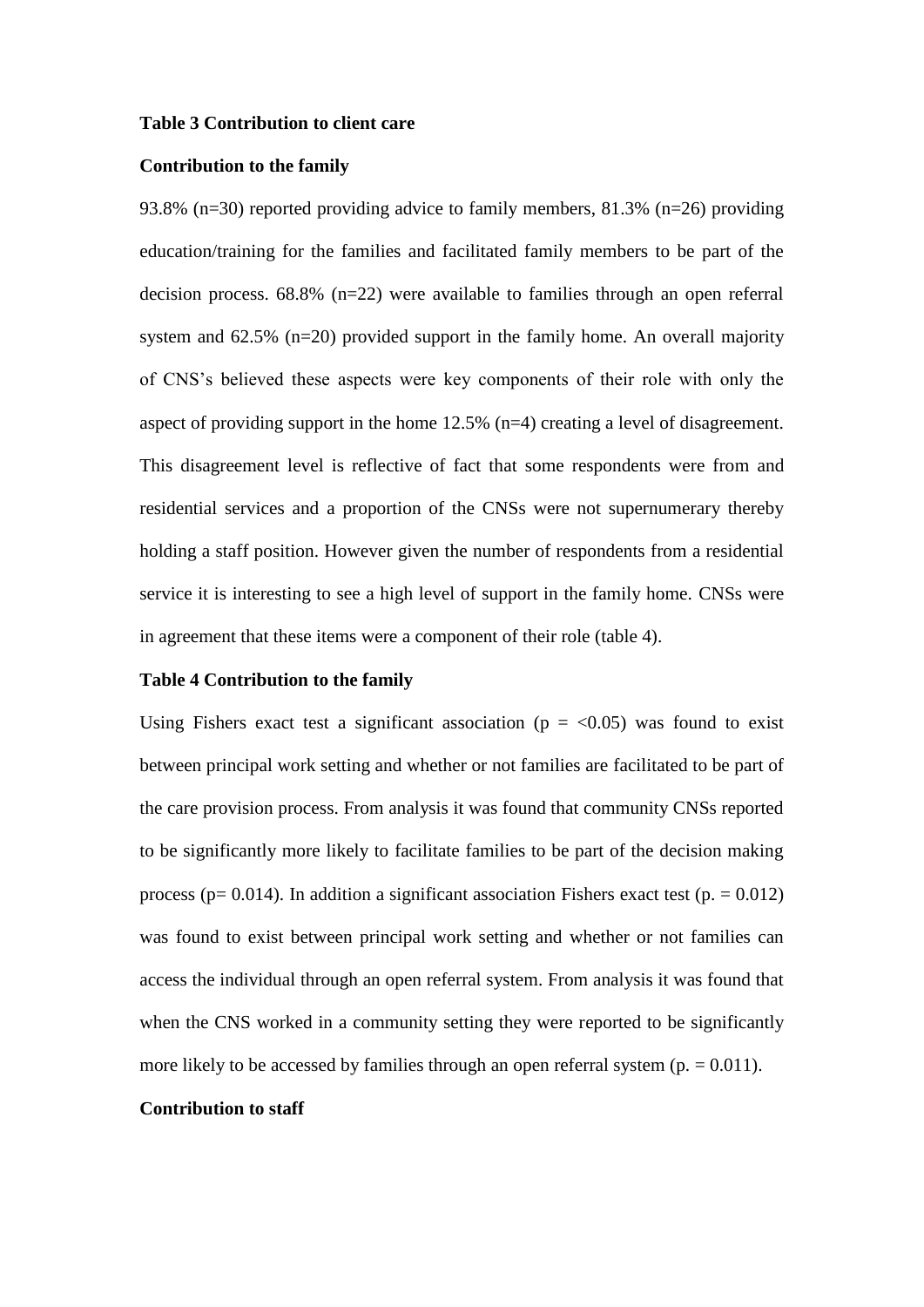All respondents reported that they were available for consultation regarding client care with 90.6% (n=29) indicating staff can directly refer clients to the CNS service. Additionally 90.6% (n=29) reported discussing issues regarding client care without having a referral, 96.9% (n=31) made recommendations relating to client care regardless of a formal or informal process of enquiry. Among the CNSs 78.1% (n=25) reported assisting staff in the development of practice guidelines/policies for their work areas and 90.6% (n=29) supporting staff in reviewing client care/programmes. CNSs were in agreement that these items were a component of their role (table 5).

## **Table 5 Contribution to staff**

#### **Contribution to the service/organization**

96.9% (n=31) of respondents reported delivering education/training programmes within the organisation, 71.9% (n=23) conducted an audit of the service they provide and 68.8% (n=22) contributed to the service plan of the organisation. Regarding the referral system 96.9% (n=31) reported that they refer and receive referrals to other members of the multidisciplinary team. Additionally  $53.1\%$  (n=17) identified that in addition to their specialist role they also fulfil a management role. CNSs were in agreement that these items were a component of their role (table 6) with the aspect of fulfilling a management role creating a level of disagreement. Where  $53.1\%$  (n=17) scored fulfilling a management in addition to their CNS role as 3 or under indicating conflicting or competing roles.

## **Table 6 Contribution to the service/organization**

#### **Contribution to the community**

All respondents reported been guided by evidence-based literature while 84.4% (n=27) reported disseminating evidence based knowledge related to their specialist area within the service/organization. 65.6% (n=21) of respondents were engaged in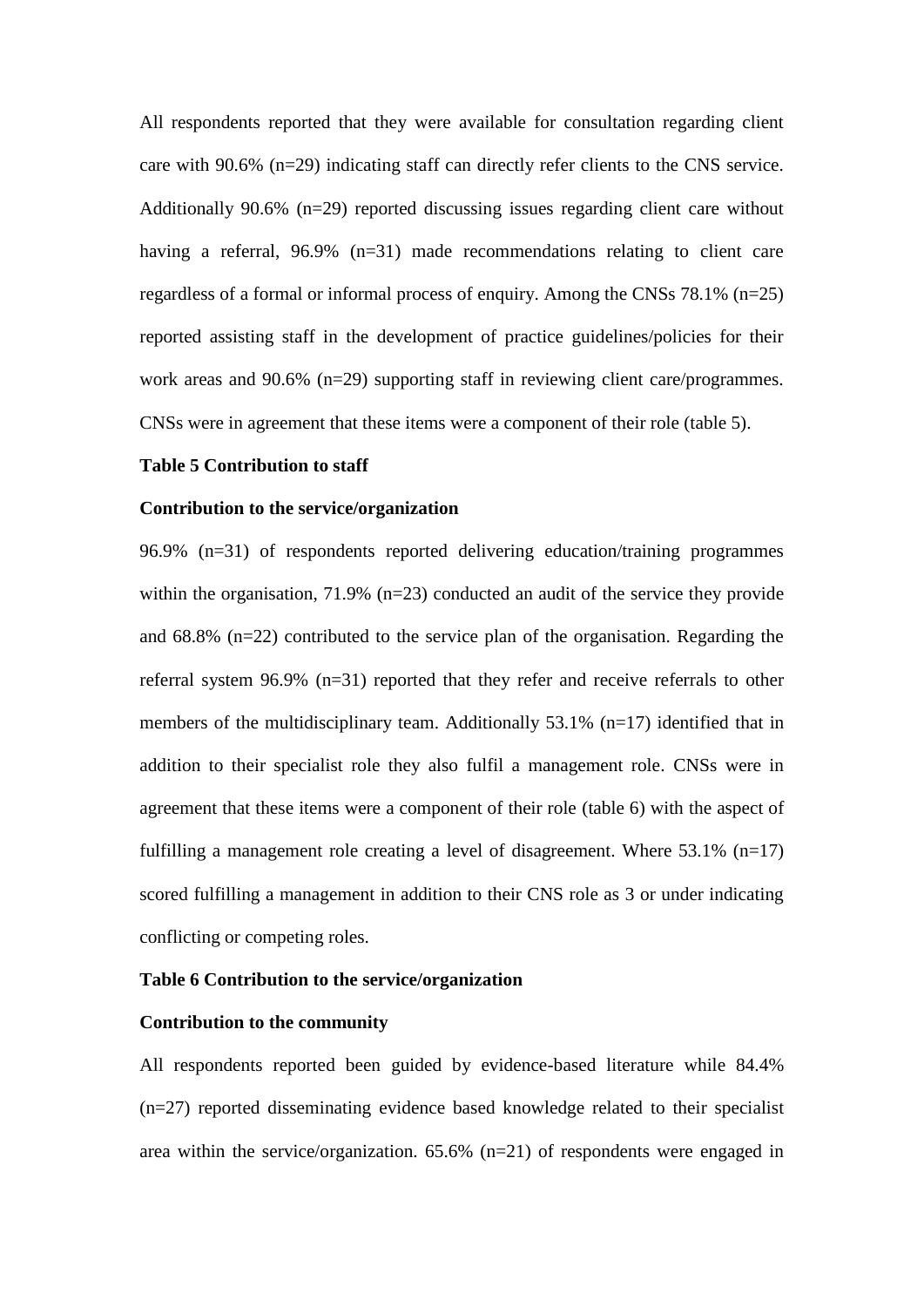research as a component of their work with 53.1% (n=17) of respondents reported providing guest lectures in third level institutes and 43.8% (n=14) had presented at a nursing conference on an area related to the specialist practice.  $50\%$  (n=16) of respondents identified that they sit on a professional committee whereas only 6.2% (n=2) sit on an academic committee. CNSs were in agreement that these items were a component of their role (table 7). However, providing guest lecturers (n=14, 43.8%), presenting at conferences  $(n=12, 37.5\%)$  and sitting on an academic committee  $(n=19, 19.5\%)$ 59.4%) were the areas that had the greatest level of disagreement among respondents scores of 3 or lower.

#### **Table 7 Contribution to the community**

Through the Fishers exact test a significant association  $(p=<0.05)$  was identified where a person has conducted guest lectures with a third level institution and their supernumerary status. Therefore identifying that a significantly higher proportion of those who are supernumerary have given guest lectures in third level institutes. In addition an association between whether a person has conducted guest lectures with a third level institution and their level of education was identified. A significantly higher proportion of those with a postgraduate diploma or higher level education had given guest lectures in third level institutes Fishers exact test (p=0.005).

## **Contribution to other agencies**

90.6% (n=29) of CNSs reported consulting with other agencies/services and 84.4% (n=27) haven been available for other agencies/services to consult with them. Just over half of the respondents 59.4% (n=19) had referred clients to another agency with 50% (n=16) of respondents having received a client referral from another agency. CNSs were in agreement that these items were a component of their role (Table 8).

## **Table 8 Contribution to other agencies**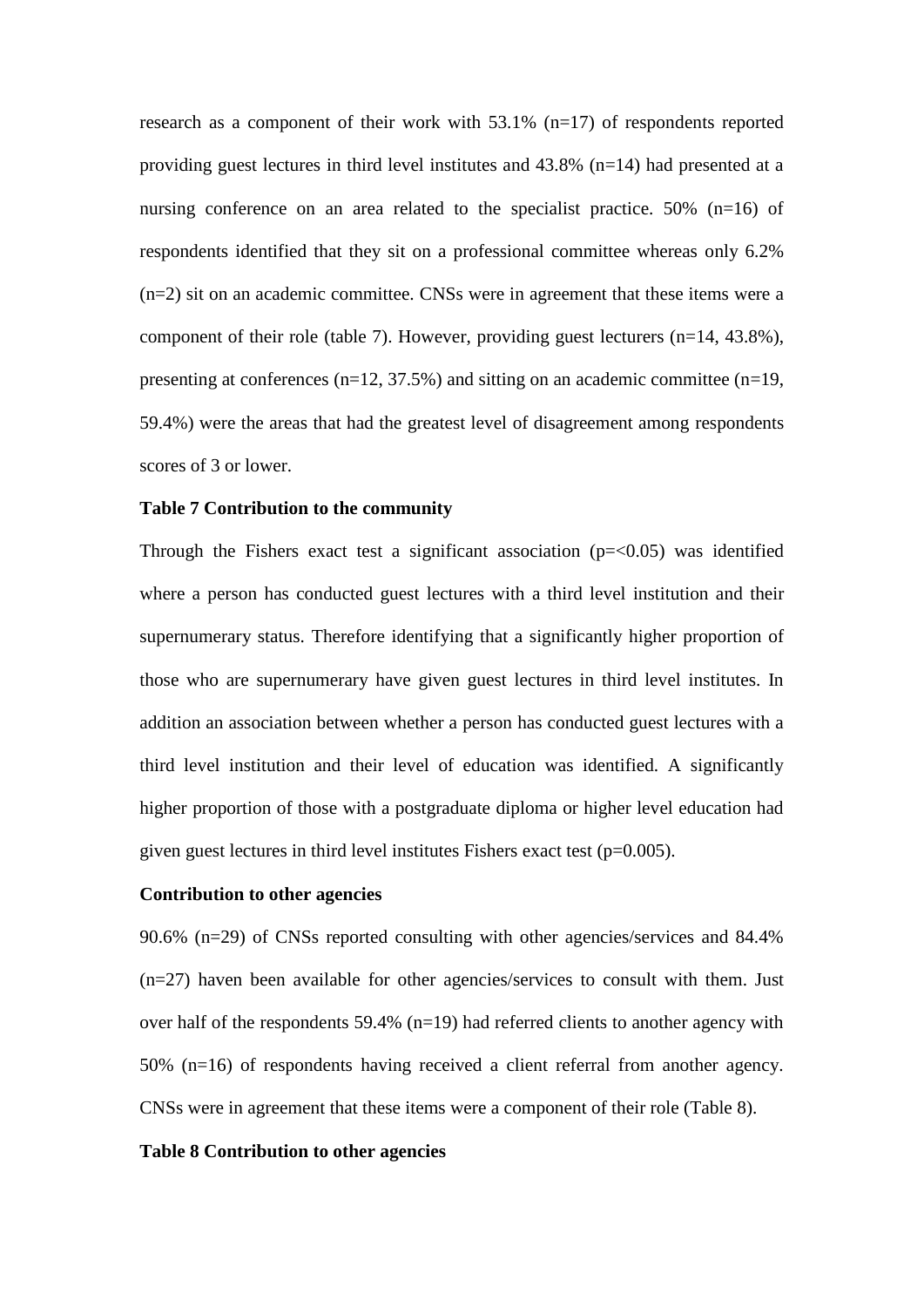Of the consultations with other agencies 53.1% had occurred with general practitioners, 50% with schools, 43.8% with public health nurses, 40.6% with both the general hospital and primary care team, 34.4% with mental health services, 18.8% with maternity services and 15.6% with the garda (police). Other consultations were identified and included third level institutes, vocational educational centres and family support organisations.

#### **Professional and resource issues**

With regards to the reporting structure all CNSs reported they report to the management grades of CNM3 (clinical nurse manager) and above which includes ADON (assistant director of nursing), NPDC (nurse practice development coordinator), DON/DOS (director of nursing/director of services). 84.4% (n=27) of respondents reporting receiving feedback on their performance and this feedback were generally verbal and informal as can be seen in Figure 1.

## **Figure 1 Feedback on performance to the CNS**

93.8% (n=30) of respondents reported a need for further educational and professional development opportunities with 96.9% (n=31) identifying that specific courses related to their practice area are essential to developing their role. 96.9% (n=31) reported been committed to their ongoing professional development and 93.8% (n=30) identified that educational courses are essential to support their professional development.

### **DISCUSSION**

While differences may exist among CNS roles/definitions between countries<sup>23-24</sup> and across disciplines of nursing it is generally agreed and recognised that CNSs are autonomous, experienced practitioners who possess an advanced level of skills and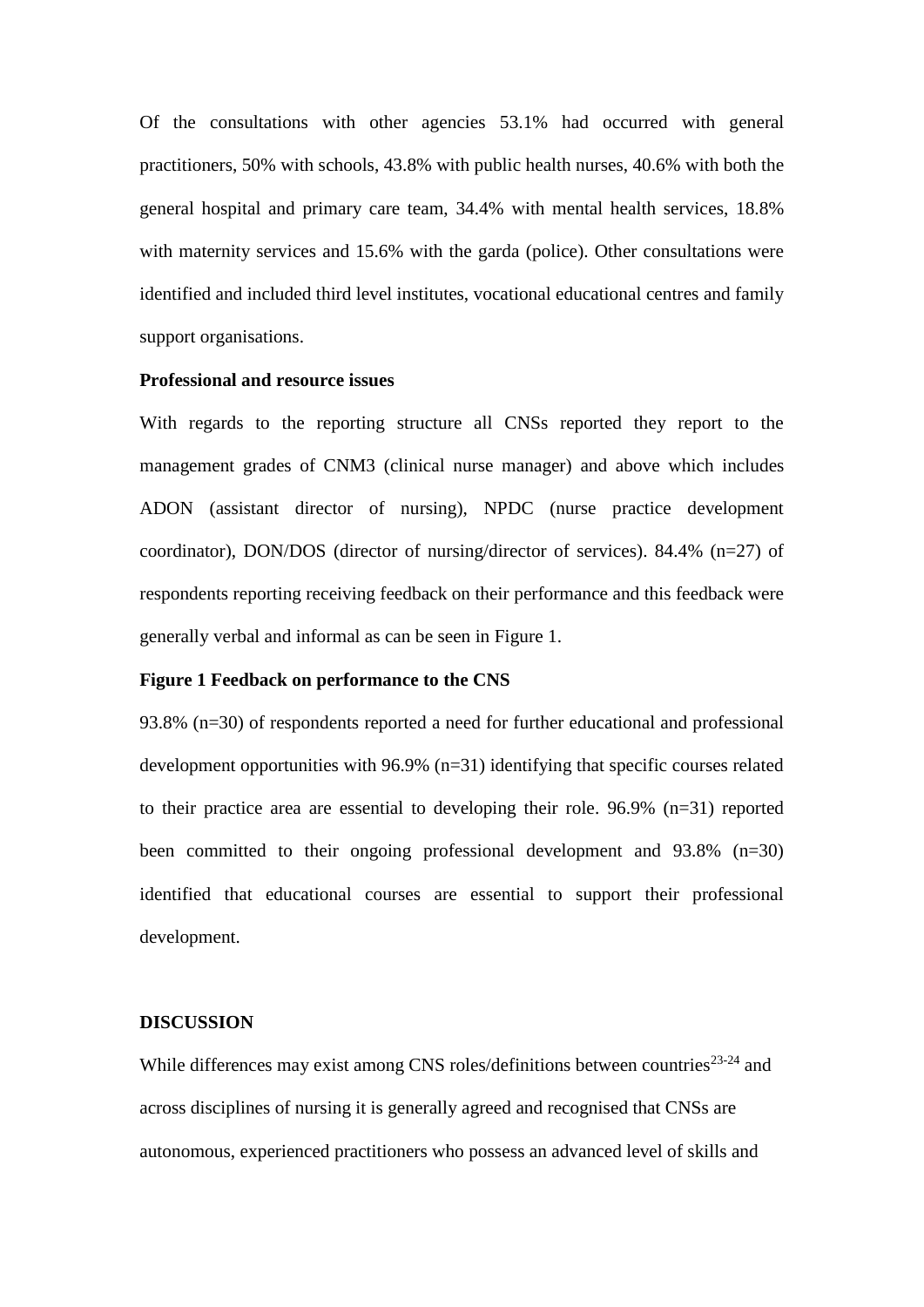knowledge<sup>25</sup>. However, within this study the autonomy of CNSs was affected by the fact that CNSs are often fulfilling an addition role (staff nurse or manager) and not supernumerary. This restricted the ability of the CNS to fulfil both roles effectively and a distinction needs to be made between leadership within the CNS role and nurse management<sup>17</sup>. The practice of CNSs operating as staff members and not attaining supernumerary status, to take on a CNS caseload needs to be addressed in order for  $CNSS$  to collaborate and lead the profession<sup>26</sup>. It is recognised that CNSs influence practice through nursing activities, practice development, education, consultation, research and clinical research<sup>27-32</sup>. Our findings are similar to Acton Shapiro<sup>33</sup> who highlighted that CNSs are not being utilised to their full extent and are therefore unable to have the desired impact on practice that might be anticipated  $33-34$ . The utilization of CNSs in a dual role and not attaining supernumerary status may be as a result of the recent economic downturn and fiscal climate, nonetheless CNSs should be afforded the opportunity to champion change, collaborate and lead the profession $26$ .

Our findings indicated that CNSs make a clear contribution to improving clinical practice, service delivery and clinical leadership through consultation, education and support. These findings denote similarities to findings of CNSs from other disciplines<sup>35-38</sup> and this study extends the body of international knowledge regarding the contribution of ID CNSs across a range of domains. This is important given the minimal evidence that exists and the acknowledgement that the impact of CNSs is hard to quantify. The difficulty if quantifying the CNSs contribution lies in the fact that their contribution it is indirect (e.g. upskilling others), may be evident sometime after their intervention and they work as part of a team thereby difficult to attribute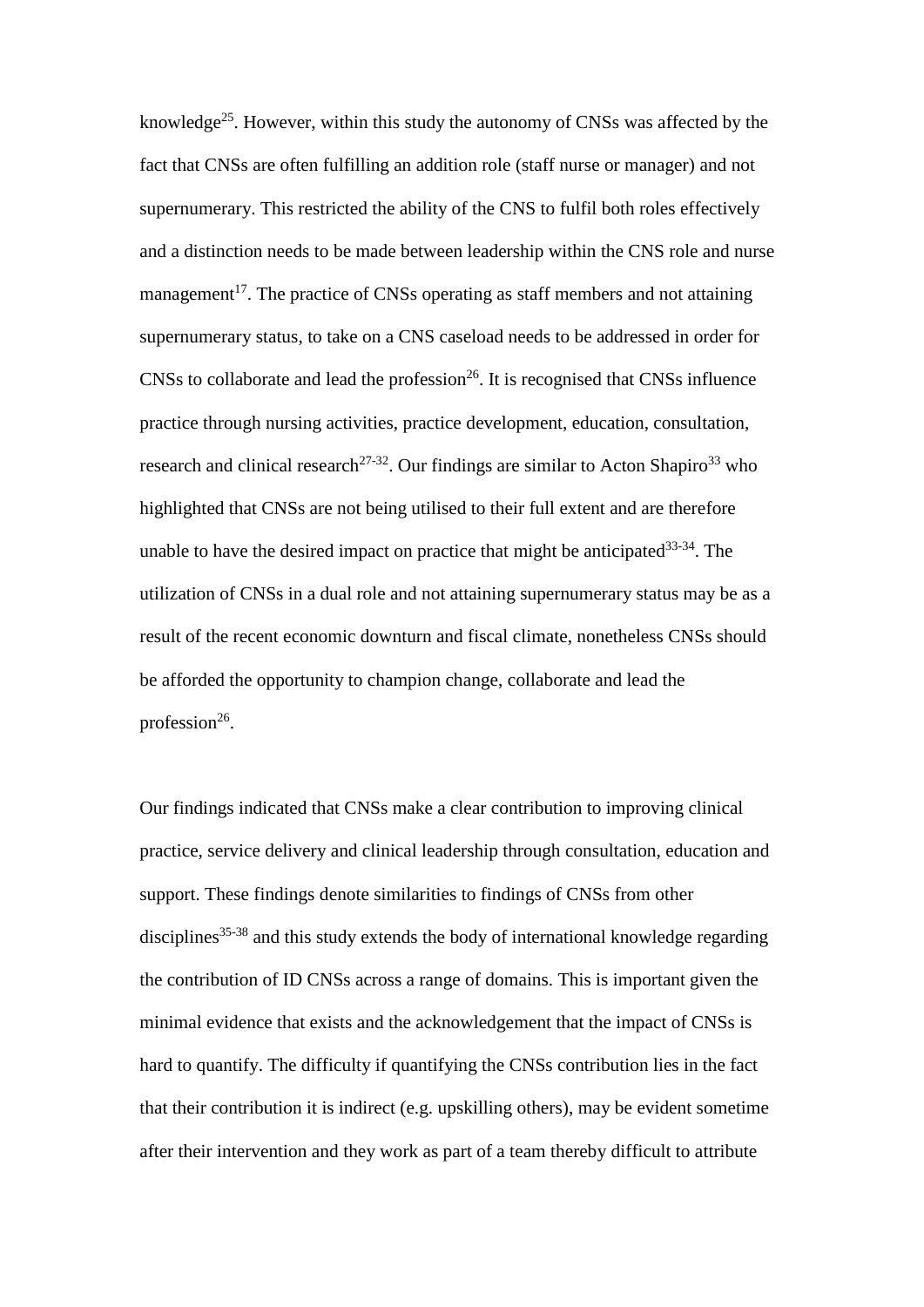changes in outcomes to the CNS<sup>39</sup>. Nonetheless this study highlight that ID CNSs fulfil the core concepts of their role (clinical/client focus, advocacy, education/training, consultancy, audit/research) and identifies some of the activities within these core concepts, which map onto the spheres of influence used in the USA (client direct care, nurses/nursing practice, organisation and systems).

In this study it was notable that only four respondents out of the 32 participants held a Masters qualification and thirteen held a postgraduate level qualification accounting for 53.1% of respondents. This needs to be considered in light of the Irish and international context, where in Ireland there has been three pathways for CNS appointment (immediate, intermediate and future<sup>1</sup>). These pathways differ from international requirements in that a level 8 qualification is the standard and other countries require a Masters level 9 qualification. Given the number of CNSs in Ireland who attained their post through the immediate and intermediate pathway there is a professional development need for CNSs. Especially as no specific timeline was placed on CNSs appointed through the immediate and intermediate pathways and the onus of responsibility was placed on the individual CNS<sup>40</sup>. Within this development there is a need for formal and informal mentorship<sup>41</sup> in partnership with university staff. As a master's level qualification is now an international agreed standard there is a need to revise the entry requirement and consider a strategic priority in this area in terms of providing opportunities and support for CNSs to undertake higher level courses $42$ . The respondents of this study tend to engage in specialist course/educational programmes. However, given the complexity of intellectual disability (range of conditions, range of ability from profound disability to borderline disability) there is a need for CNSs to look broader at educational programmes that fit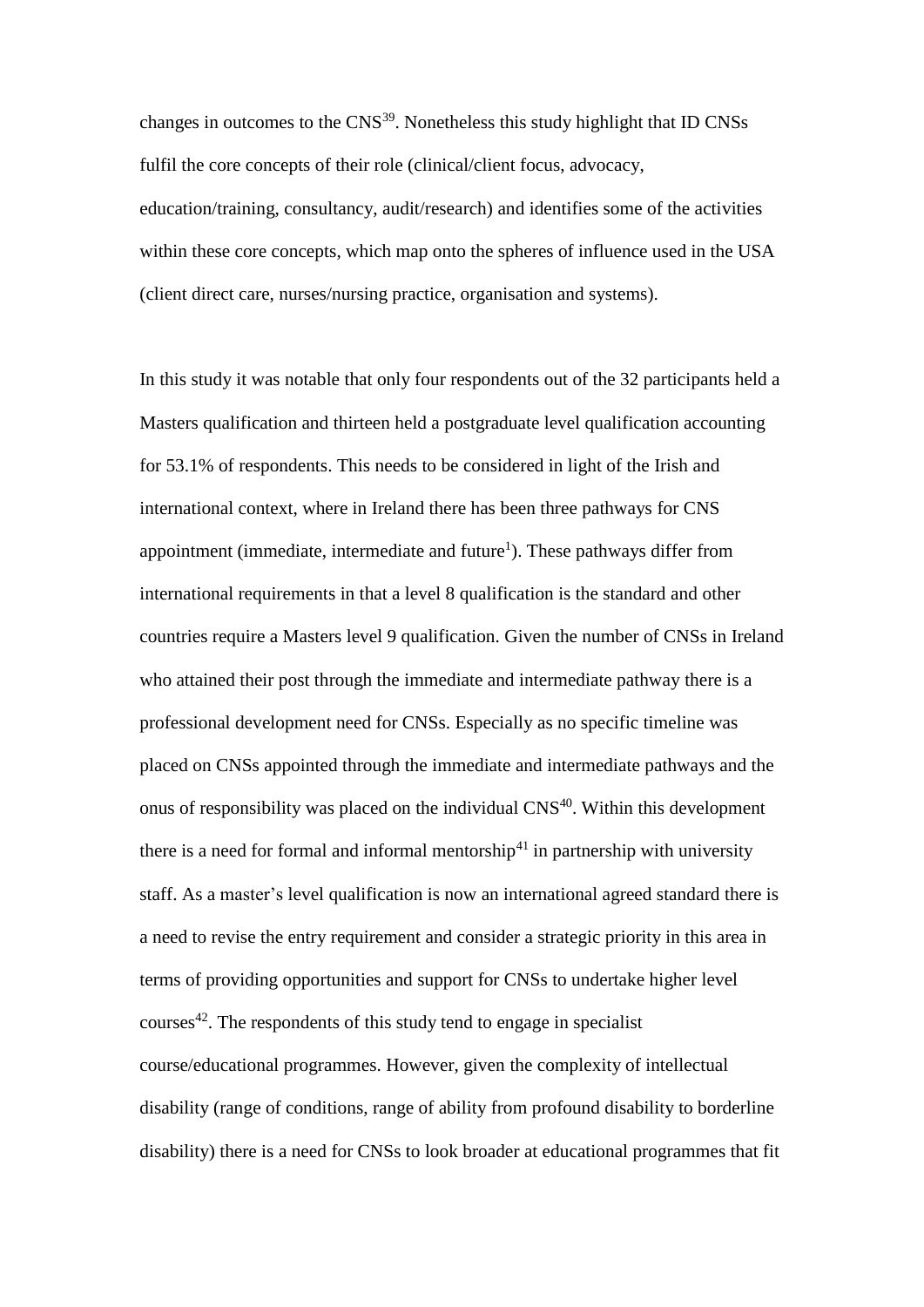the needs of the context (e.g. clinical knowledge, research knowledge, leadership, management and change). Thus it is important that there is collaboration between universities and employers through broad frameworks that allow for tailored learning and work-based learning<sup>43-45</sup>.

However, this study does identify that even though a large proportion of the CNSs (87.5%) did not hold a Masters educational qualification 65.6% reported contributing to research, 53.1% providing guest lecturers and 43.8% presenting at conferences. This activity highlights the willingness and engagement of CNSs in these areas and it could be considered that with support for CNSs to attain masters level there would be greater engagement with these activities which support client care, evidence based practice and dissemination of practice/research based knowledge.

A key aspect within the CNSs activities is education which encompasses clients, families, staff, team members and outside personal. This education can be formal or informal, direct or indirect, at an individual or organisation level through role modelling, policy development or educational sessions. Education is widely recognised as a key aspect of the CNS role that supports both practice development and service users<sup>45-46</sup>. Also evident in this study was the CNSs collaborative practice both within the service and with outside agencies. This may be a result of the fact CNSs are seen as an important source of information, and people prefer the experiential and clinical knowledge of peers $47$ . However, a significant proportion of education and collaboration is informal and may be invisible and suggests a need to highlight the work of the ID CNS and record services delivered $14$ .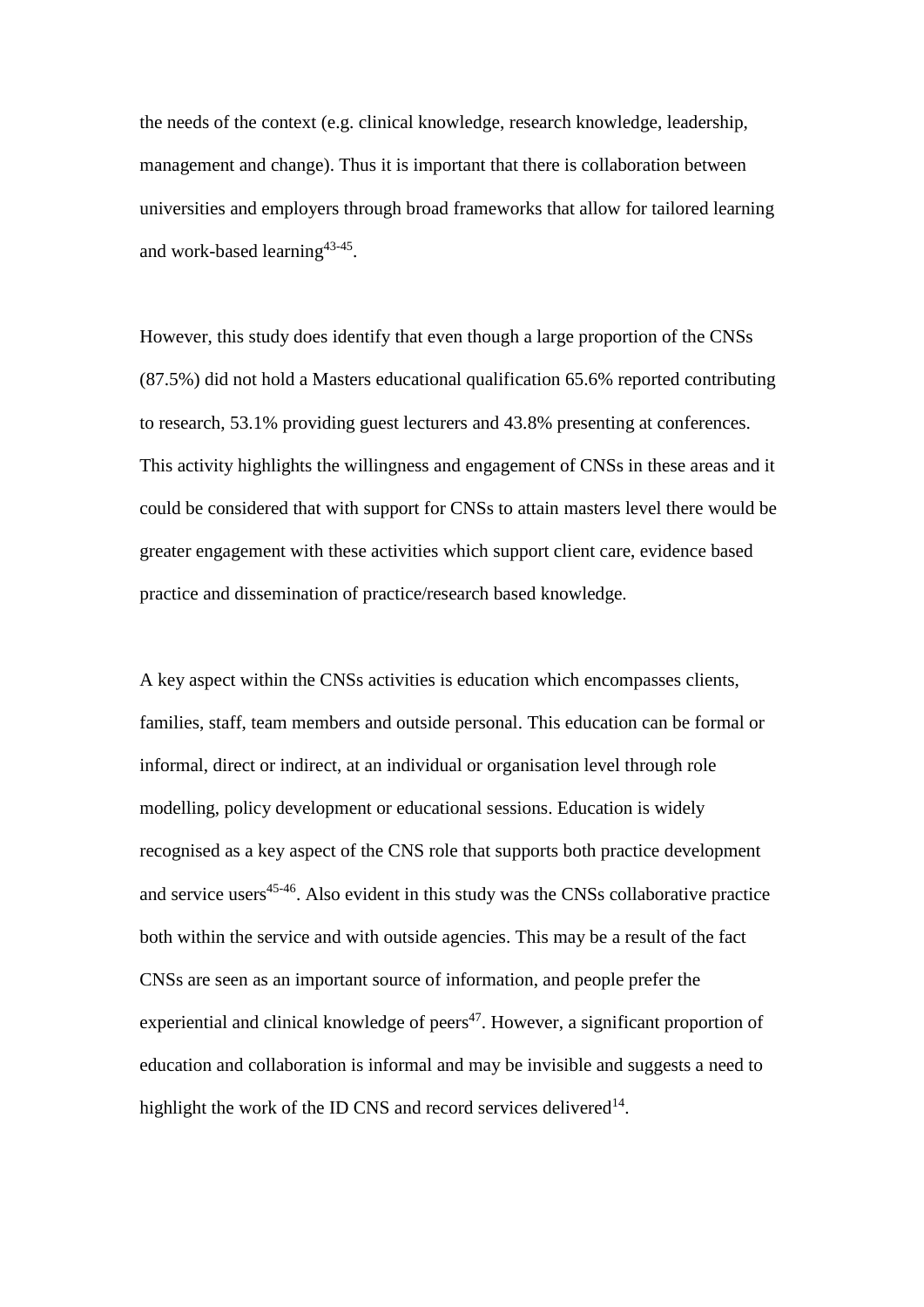#### **CONCLUSION**

The survey identifies that a large proportion of the respondents reported fulfilling the roles identified within each section and rated the level of importance of these roles highly or very highly in the majority of areas of ID nursing. Only the areas of fulfilling a management role, sitting on an academic committee, providing guest lectures and presenting at conferences were rated as a mean score below 4 by the respondents, these areas ranged from 3.44-3.97. Overall the ID CNS reported the roles surveyed as been performed and important. However, CNSs must claim ownership of their own practice and highlight their contribution to quality, safe and cost-effective care<sup>48</sup>, make their role visible<sup>4, 49</sup> and thus advancing their educational level to that of their international colleagues.

## **REFERENCES**

- 1 Doody O, Bailey ME. The development of clinical nurse specialist roles in Ireland. *Brit J Nurs.* 2011;20(14):868-872.
- 2 Wickham S. Development of nurse specialists/advanced practitioners in Ireland. *Brit J Nurs*. 2003;12(1):28-33.
- 3 Wickham S. Clinical nurse specialist in intellectual disability in Ireland. *Frontline*. 2007;68(Spring)[:http://frontline-ireland.com/clinical-nurse](http://frontline-ireland.com/clinical-nurse-specialist-in-intellectual-disability-in-ireland/)[specialist-in-intellectual-disability-in-ireland/.](http://frontline-ireland.com/clinical-nurse-specialist-in-intellectual-disability-in-ireland/) Accessed July 20, 2016.
- 4 Doody O, Slevin E, Taggart L. The development of clinical nurse specialists (CNSs) in intellectual disability nursing in Ireland. *J of Intellect Disabil.*  2012;16(3):163-172.
- 5 Savage E. The contribution of specialist nurses to the management of cystic fibrosis in Ireland. *J Childrens and Young Peoples Nurs*. 2007;1(4):180-185.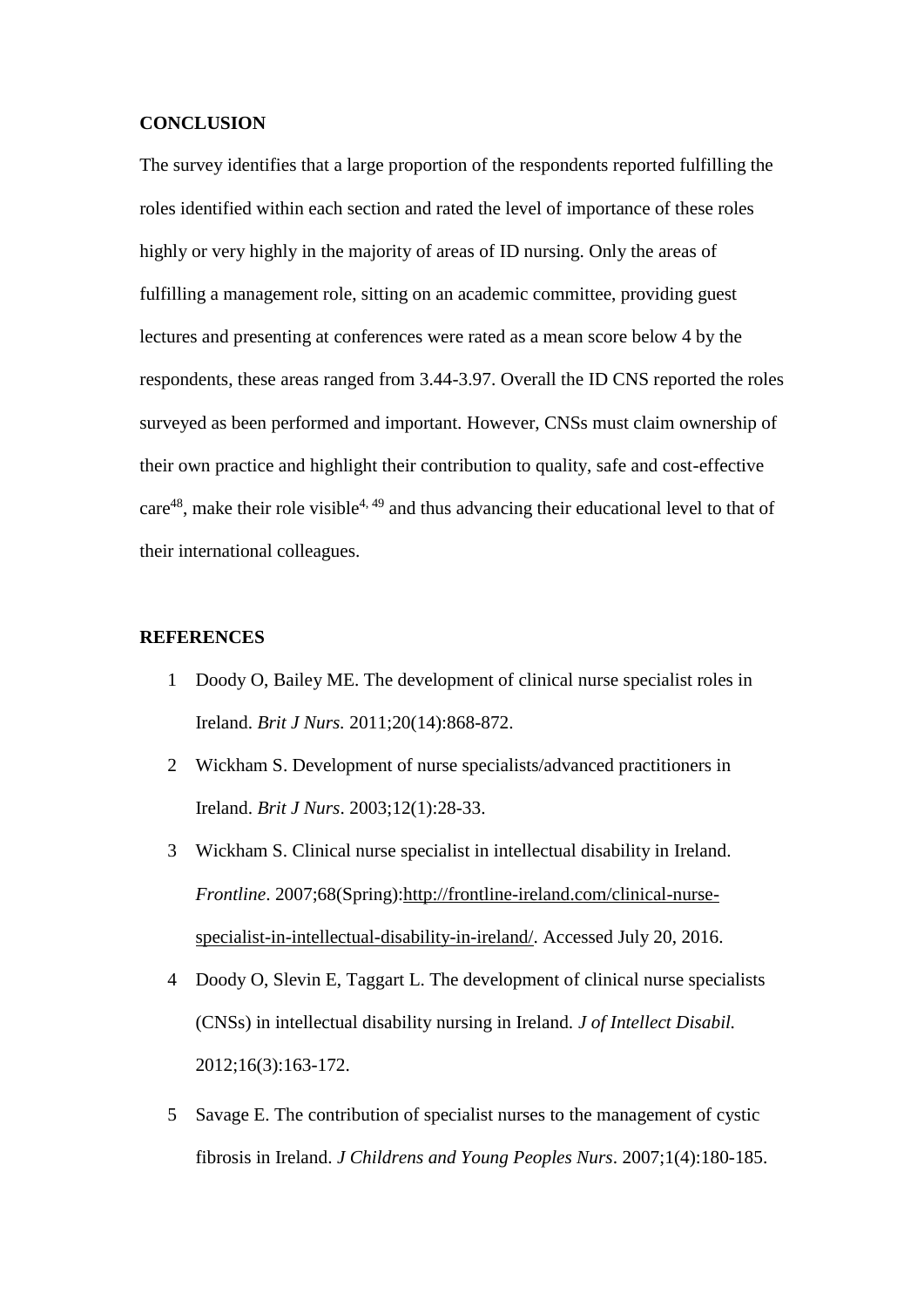- 6 Lockwood EB, Fealy GM. Nurse prescribing as an aspect of future role expansion: the views of Irish clinical nurse specialists. *J Nurs Manag*. 2008;16(7):813-820.
- 7 Bracken M, McLoughlin K, McGilloway S, McMahon E. Use of dependency and prioritization tools by clinical nurse specialists in palliative care: an exploratory study. *Int J Palliat Nurs*. 2011;17(12):599-606.
- 8 Wickham S. What are the roles of clinical nurses and midwife specialists. *Brit J Nurs*.2013;22(15):867-875.
- 9 Wickham S. Impact of formal educational level on clinical specialist role activity. *Brit J Nurs*. 2014;23(3):167-173.
- 10 Wickham S. The Clinical Nurse Specialist in an Irish Hospital. *Clin Nurs Spec*. 2011;25(2):57-62.
- 11 Quinn C, Bailey ME. Caring for children and families in the community: experiences of Irish palliative care clinical nurse specialists. *Int J Palliat Nurs*. 2011;17(11):561-567.
- 12 Wickham S. Lesser Recognised Important Roles of the Clinical Nurse Specialist. *J Nurs Care*. 2015;4(3):251-253. doi: 10.4172/2167-1168.1000251
- 13 Begley C, Elliott N, Lalor J, Higgins A. Perceived Outcomes of Research and Audit Activities of Clinical Specialists in Ireland. *Clin Nurs Spec*. 2015;29(2):100-111.
- 14 Doody O, Ryan P Clinical nurse specialists: a reflection on practice. *Learn Disabil Pract.* 2014;17(1):26-31.
- 15 Authors own study will be add after blind review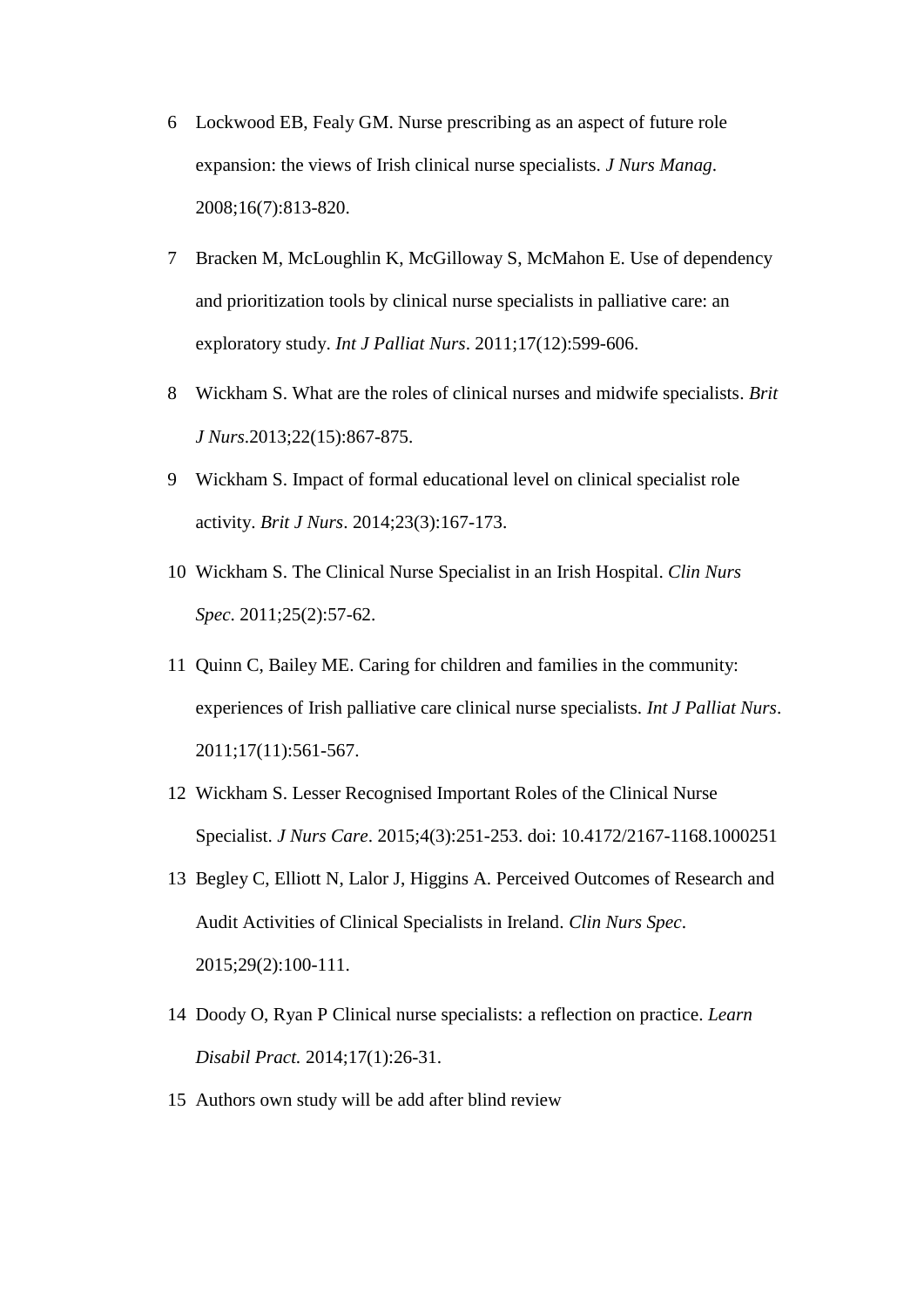- 16 National Council for the Professional Development of Nursing and Midwifery (NCNM). *An Evaluation of the Effectiveness of the Role of the Clinical Nurse/Midwife Specialist*. Dublin, Ireland: NCNM; 2004.
- 17 Begley C, Murphy K, Higgins A, Elliott N, Lalor J, Sheerin F, Coyne I, Comiskey C, Normand C, Casey C, Dowling M, Devane D, Cooney A, Farrelly F, Brennan M, Meskell P, MacNeela P*. Evaluation of Clinical Nurse and Midwife Specialist and Advanced Nurse and Midwife Practitioner Roles in Ireland (SCAPE) Final Report*. Dublin, Ireland: NCNM; 2010.
- 18 Grove SK, Burns N, Gray JR. *The practice of nursing research: Appraisal, synthesis, and generation of evidence*. 7th ed. St Louis, Missouri: Elsevier Saunders; 2013.
- 19 Liamputtong P. *Focus group methodology: Principles and practice*. Thousand Oaks, CA: Sage; 2011.
- 20 Guillemin M, McDougall R, Gillam L. Developing 'ethical mindfulness' in continuing professional development in healthcare: Use of personal narrative approach. *Camb Q Healthc Ethics*. 2009;18(2):197-208.
- 21 Burnard P. *A pragmatic approach to qualitative data analysis*. In: Newell R, Burnard P. *Vital notes for nurses: Research for evidence-based practice in healthcare*. Oxford, Blackwell Publishing: 2011, pp118-129.
- 22 Coughlan M, Cronin P, Ryan F (2007) Step-by-step guide to critiquing research. Part 1: quantitative research. *Br J Nurs*. 16(11):658-663.
- 23 Pulcini J, Jelic M, Gul R, Loke AY. An International Survey on Advanced Practice Nursing Education, Practice, and Regulation. *J Nurs Scholarsh*. 2010;42(1):31-39.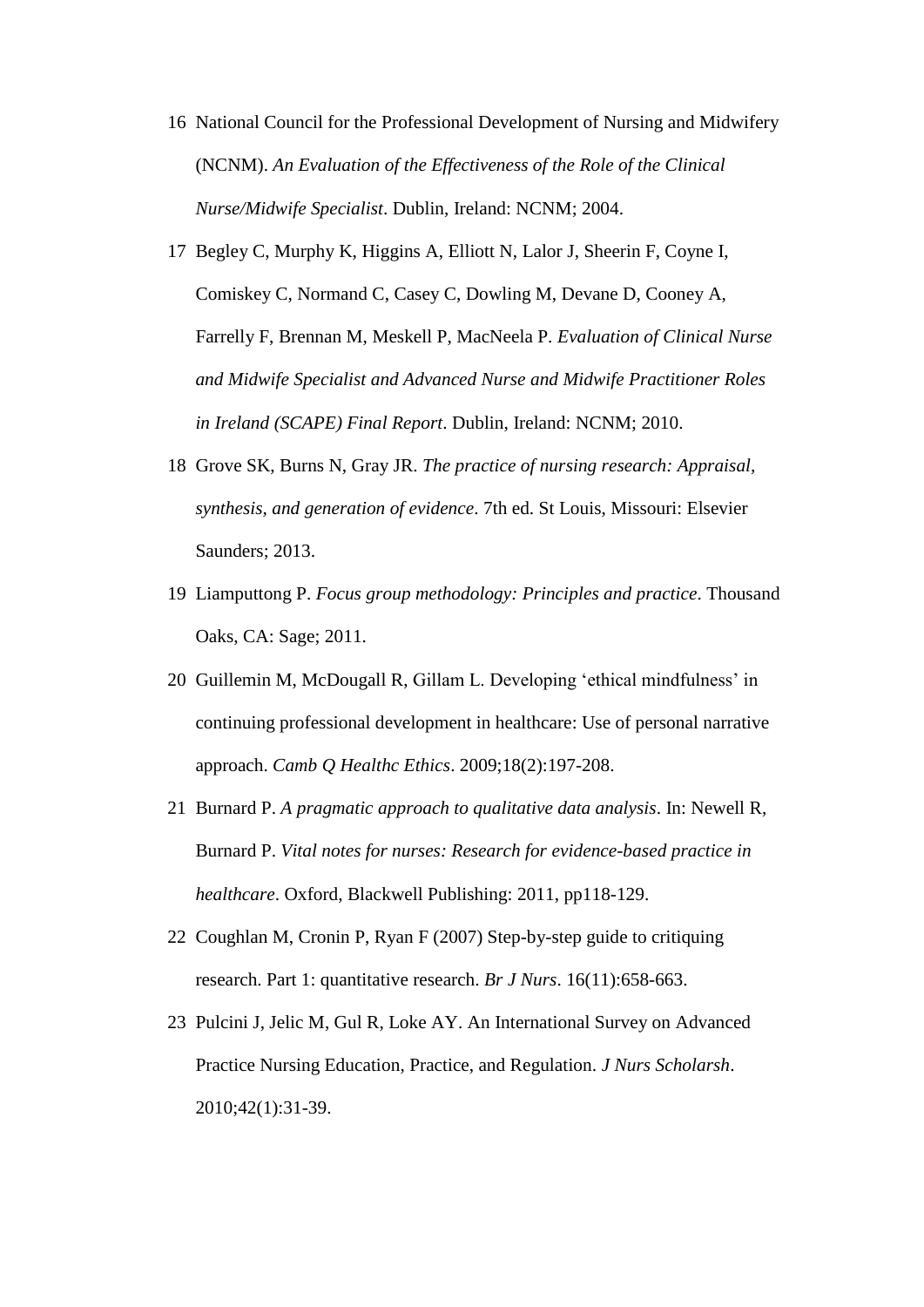- 24 Hutchinson M, East L, Stasa H, Jackson D. Deriving Consensus on the characteristics of advanced practice nursing: meta-summary of more than 2 decades of research. *Nurs Res*. 2014;63(2):116-128.
- 25 ICN. *International Council of Nurses. Definition of Nurse Practitioner/Advance practice nurse. Definition and Characteristics of the Role*. 2010. [http://international.aanp.org/Practice/APNRoles.](http://international.aanp.org/Practice/APNRoles) Accessed July 20, 2016.
- 26 Gurzick M, Kesten KS. The impact of clinical nurse specialists on clinical pathways in the application of evidence-based practice. *J Prof Nurs.* 2010;26(1): 42-48.
- 27 Duke N. Exploring advanced nursing practice: Past, present and future. *Br J Nurs*. 2012;21(17):1026-1030.
- 28 Gardner G, Chang AM, Duffield C, Doubrovsky A. Delineating the practice profile of advanced nursing: A cross-sectional survey using the modified strong model of advanced practice. *J Adv Nurs*. 2013;69(9):1931-1942.
- 29 Roche M, Duffield C, Wise S, Baldwin R, Fry M, Solman A. Domains of practice and advanced practice nursing in Australia. *Nurs Health Sci*. 2013;15(4):497-503.
- 30 Dowling M, Beauchesne M, Farrelly F, Murphy K. Advanced practice nursing: A concept analysis. *Int J Nurs Pract*. 2013;19(2):131-140.
- 31 Begley C, Murphy K, Higgins A, Cooney A. Policy-makers' views on impact of specialist and advanced practitioner roles in Ireland: the SCAPE study. J Nurs Manag. 2014;22(4):410-422.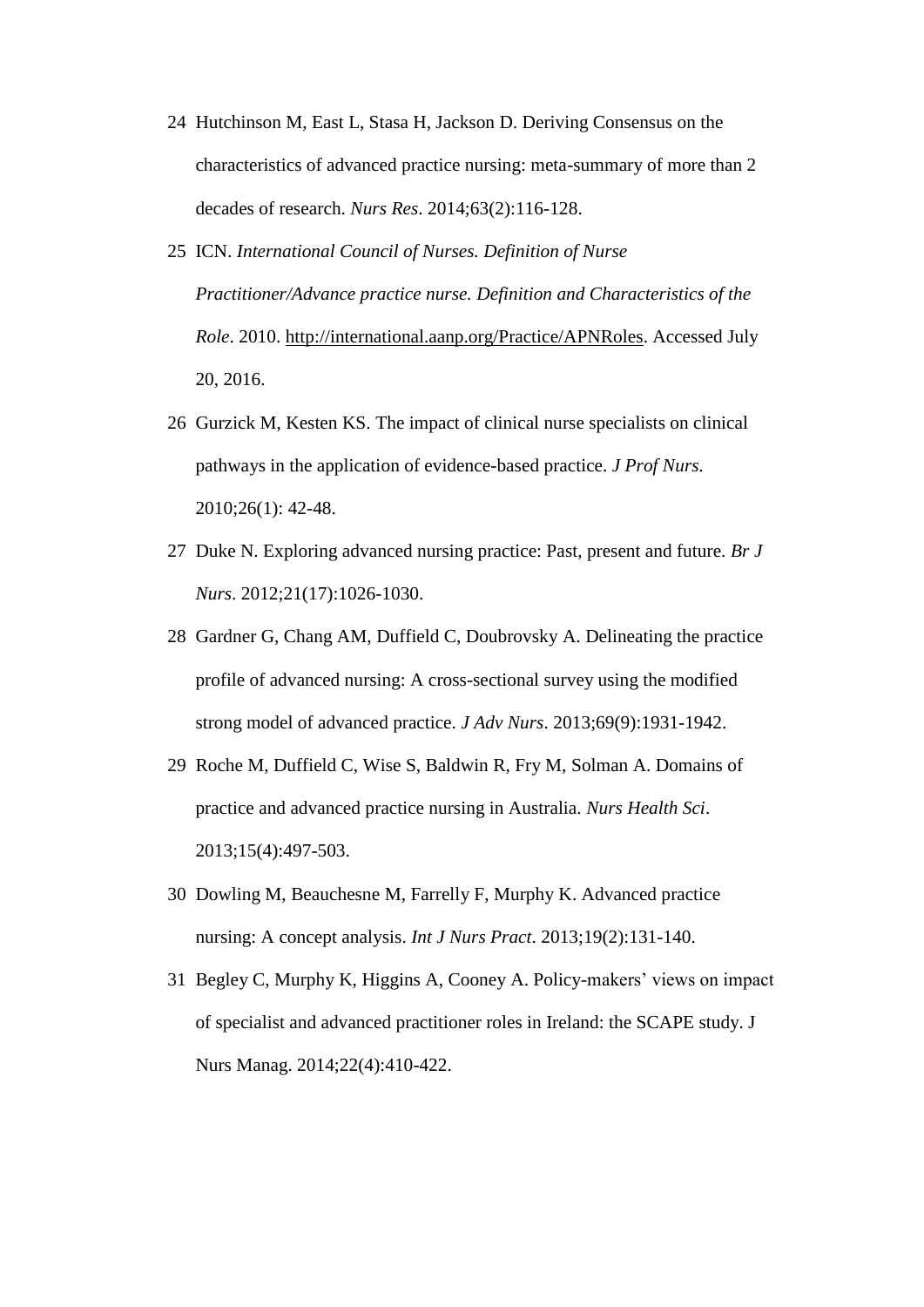- 32 Colwill JP, O'Rourke C, Booher L, Soat M, Solomon D, Albert NM. Capture of knowledge work of clinical nurse specialists using a role tracking tool. *Clin Nurse Spec*. 2014;28(6):323-331.
- 33 Acton Shapiro. *Rome wasn't built in a day: The impact of advanced practitioners on service delivery and patient care in greater Manchester*. Acton Shapiro Ltd and NHS North West. 2009. [http://www.apollonursingresource.com/wp-content/uploads/2013/10/impact](http://www.apollonursingresource.com/wp-content/uploads/2013/10/impact-of-adp-roles-on-service-delivery-and-patient-care-final-report-jan-09.pdf)[of-adp-roles-on-service-delivery-and-patient-care-final-report-jan-09.pdf.](http://www.apollonursingresource.com/wp-content/uploads/2013/10/impact-of-adp-roles-on-service-delivery-and-patient-care-final-report-jan-09.pdf) Accessed July 20, 2016.
- 34 East L, Knowles K, Pettman M, Fisher L. Advanced level nursing in England: Organisational challenges and opportunities. *J Nurs Manag*. 2015;23(8):1011- 1019.
- 35 Begley C, Elliott N, Lalor J, Coyne I, Higgins A, Comiskey CM. Differences between clinical specialist and advanced practitioner clinical practice, leadership, and research roles, responsibilities, and perceived outcomes (the SCAPE study). *J Adv Nurs*. 2013;69(6):1323-1337.
- 36 Mayo AM, Omery A, Agocs-Scott LM, Khaghani F, Meckes PG, Moti N, Redeemer J, Voorhees M, Gravell C, Cuenca E. Clinical nurse specialist practice patterns. *Clin Nurse SpecI.* 2010;24(2):60-68.
- 37 Newhouse RP, Stanik-Hutt J, White KM, Johantgen M, Bass EB, Zangaro G, Wilson RF, Fountain L, Steinwachs DM, Heindel L, Weiner JP. Advanced nurse outcomes 1990-2008: A systematic review. *Nurs Econ*. 2011;29(5):230- 250.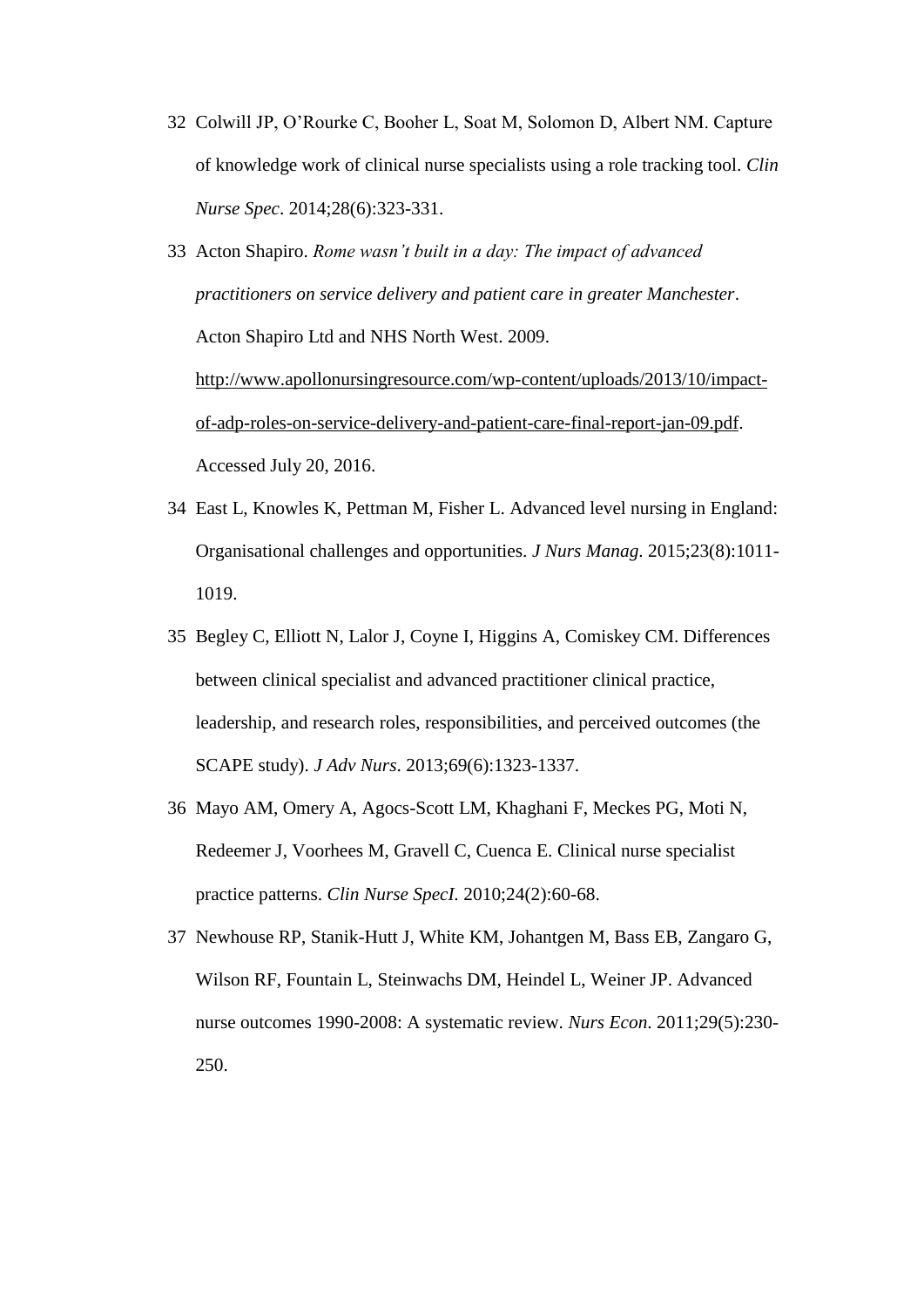- 38 Williamson S, Twelvetree T, Thompson J, Beaver K. An ethnographic study exploring the role of ward‐based Advanced Nurse Practitioners in an acute medical setting. *J Adv Nurs*. 2012;68(7):1579-1588.
- 39 McDonnell A, Gerrish K, Kirshbaum MN, Nolan M, Tod A, Guillaume L. The perceived impact of advanced practice nurses (APNs) on promoting evidencebased practice amongst frontline nurses: findings from a collective case study. *J Res Nurs*. 2012;18(4):368-383.
- 40 National Council for the Professional Development of Nursing and Midwifery. *Framework for the Establishment of Clinical Nurse/Midwife Specialist Posts*. 4th edn. Dublin, National Council for the Professional Development of Nursing and Midwifery: 2008.
- 41 Doerksen K. What are the professional development and mentorship needs of advanced practice nurses. *J Prof Nurs*. 2010;26(3):141-151.
- 42 Currie K. Succession planning for advanced practice; contingency or continuity: The Scottish experience. *J Healthc Leadersh*. 2010;2:17-24.
- 43 Barton TD, Bevan L, Mooney G. What does the future hold for advanced nursing. *Nurs Times*. 2012;108(26):19-21.
- 44 Neville L, Swift J. Measuring the impact of the advanced practitioner role: A practical approach. *J Nurs Manag*. 2012;20(3):382-289.
- 45 Oddsdóttir EJ, Sveinsdóttir H. The content of the work of clinical nurse specialists described by use of daily activity diaries. *J Clin Nurs*. 2011;20(9- 10):1393-1404.
- 46 Norton C, Sigsworth J, Heywood S, Oke S. An investigation into the activities of the clinical nurse specialist. *Nurs Stand*. 2012;26(30):42-50.
- 47 Sellars BB, Mayo A Transforming care through leadership and research alignment. *Nurs Manag.* 2013;44(12):12-15.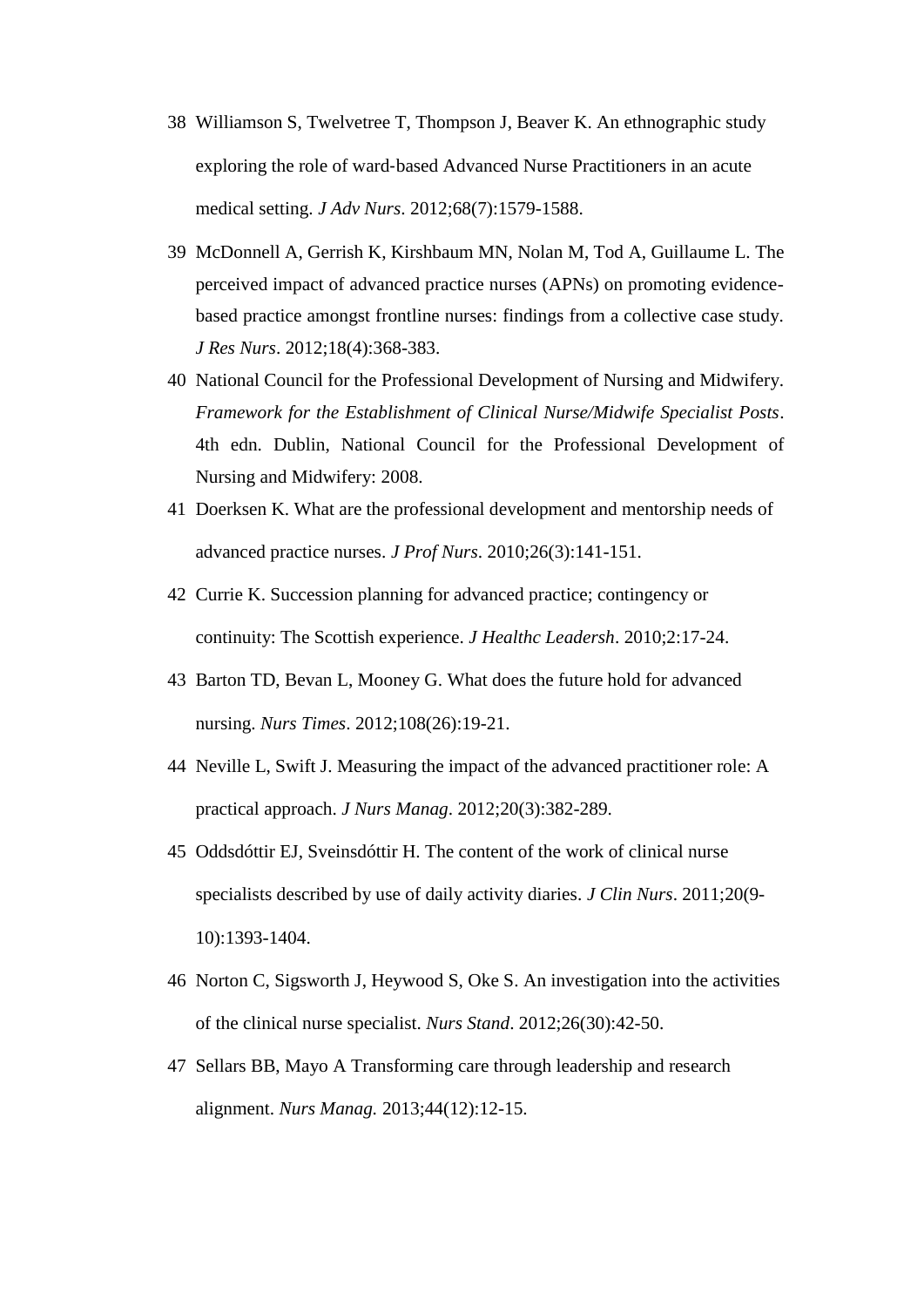48 Kostas‐Polston EA, Thanavaro J, Arvidson C, Taub LF. Advanced practice

nursing: Shaping health through policy. *J Am Assoc Nurse Pract*.

2015;27(1):11-20.

49 Fulton JS. Making outcomes of clinical nurse specialist practice visible. *Int J* 

*Adv Nurs Pract*. 2013;27(1):5-6.

## **Table 1 Questionnaire Sections**

| Section                          | Purpose                                                                |  |  |  |
|----------------------------------|------------------------------------------------------------------------|--|--|--|
| 1. Demographic Data              | Related to frequencies in the sample group of age, gender,             |  |  |  |
|                                  | education, qualifications and experience Q1-11.                        |  |  |  |
| 2. Contribution to Client Care   | Related to identifying areas of contribution to client care and rating |  |  |  |
|                                  | its importance to their role. Q12-16.                                  |  |  |  |
| 3. Contribution to the Family    | Related to identifying areas of contribution to the family and rating  |  |  |  |
|                                  | the importance of this to the CNS role Q17-21.                         |  |  |  |
| 4. Contribution to Staff         | Related to identifying areas of contribution to other staff and rating |  |  |  |
|                                  | the importance of this to the CNS role Q22-27.                         |  |  |  |
| 5. Contribution to the Service / | to identifying areas of contribution<br>Related<br>the<br>to           |  |  |  |
| Organisation                     | service/organisation and rating its importance to their role Q28-33.   |  |  |  |
| Contribution<br>6.<br>the<br>to  | Related to identifying areas of contribution and rating its            |  |  |  |
| Community                        | importance to their role Q34-40.                                       |  |  |  |
| Contribution<br>Other<br>to      | Related to identifying areas of contribution to other agencies and     |  |  |  |
| Agencies                         | rating its importance to their role in addition to identifying the     |  |  |  |
|                                  | agencies with whom the CNS operates a referral system Q41-45.          |  |  |  |
| 8. Professional Issues           | Related to identifying resources, supports, reporting relationship     |  |  |  |
|                                  | and seeking the CNS opinion on their commitment to professional        |  |  |  |
|                                  | development, how the CNS in intellectual disability may develop        |  |  |  |
|                                  | and where they may contribute in the future Q46-56.                    |  |  |  |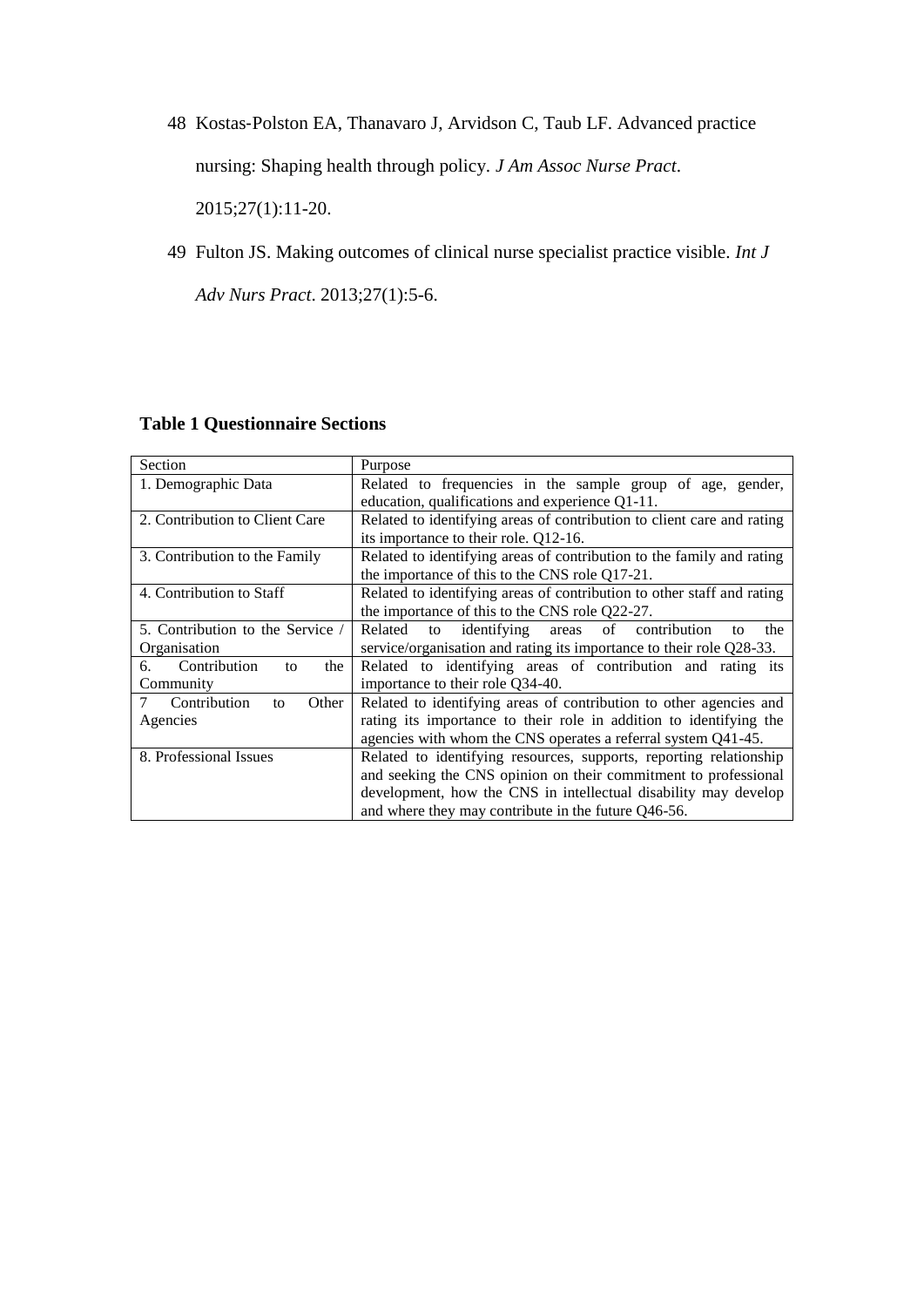# **Table 2 Respondents profile**

| Years' experience                 | $3 - 20$ years               |
|-----------------------------------|------------------------------|
| Years qualified prior to CNS post | 5 - 35 years                 |
| Experience working in ID          | $6 - 40$ years               |
| Age grouping                      | $25-35$ (n=2, 6.3%)          |
|                                   | $36-47$ (n=21, 65.6%)        |
|                                   | 48-59 (n=9, 28.1%)           |
| Work pattern                      | $78.1\%$ (n=25) - full time  |
|                                   | 15.6% $(n=5)$ - part time    |
|                                   | $6.3\%$ (n=2) - flexi-time   |
| Work schedule                     | $n=28(87.5%)$ five day rota  |
|                                   | $n=4$ (12.5%) seven day rota |
| Gender                            | 84.4% $(n=27)$ female        |
|                                   | 15.6% $(n=5)$ male           |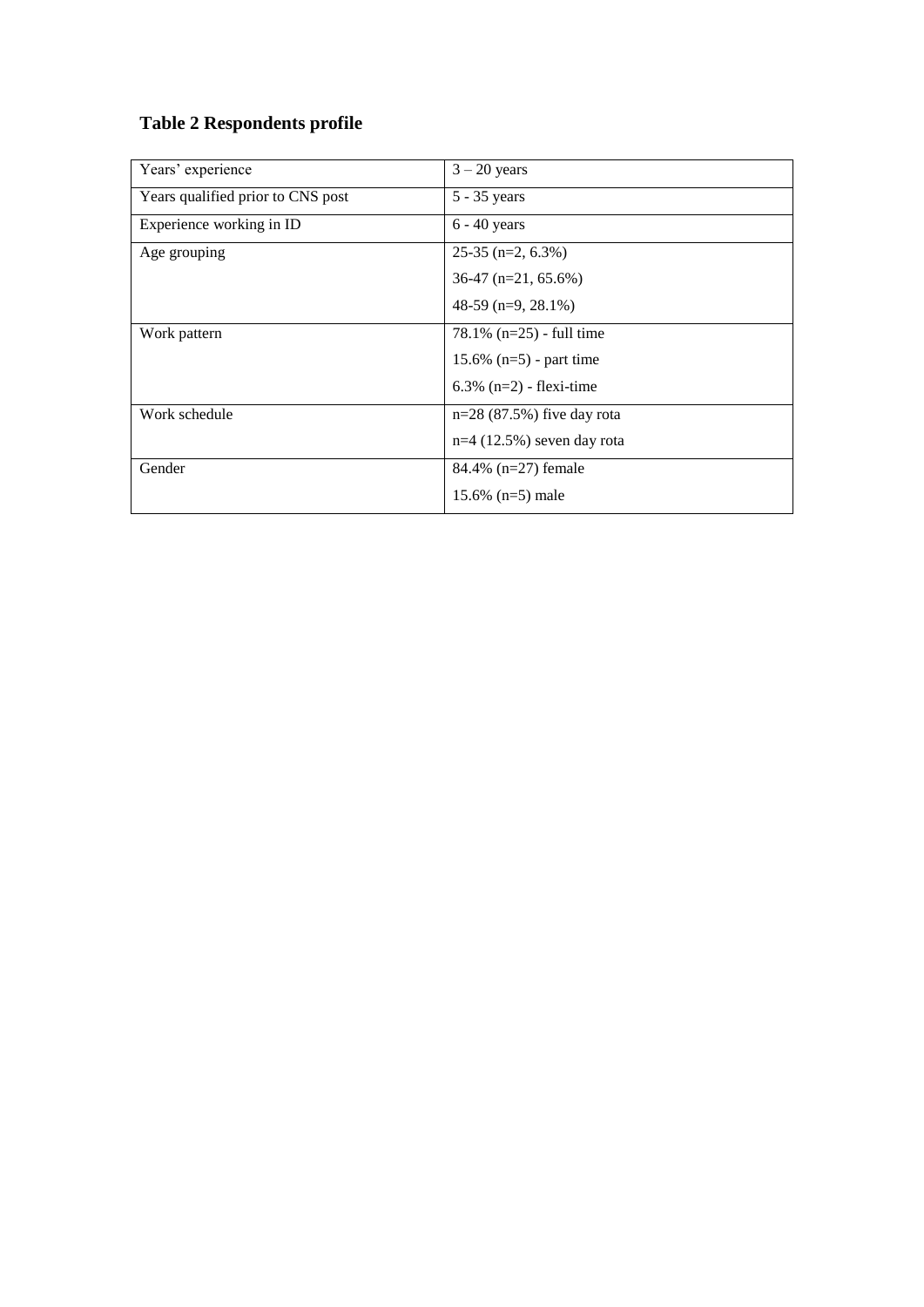## **Table 3 Contribution to client care**

| Having a direct involvement in $(x)$ is a key component of my role | <b>Standard</b><br>Mean |                  |
|--------------------------------------------------------------------|-------------------------|------------------|
|                                                                    | score                   | <b>Deviation</b> |
| Assessment of client needs                                         | 4.66                    | .602             |
| Design of interventions for clients                                | 4.66                    | .653             |
| Implementation of interventions for clients                        | 4.59                    | .712             |
| Evaluation of interventions of clients                             | 4.53                    | .716             |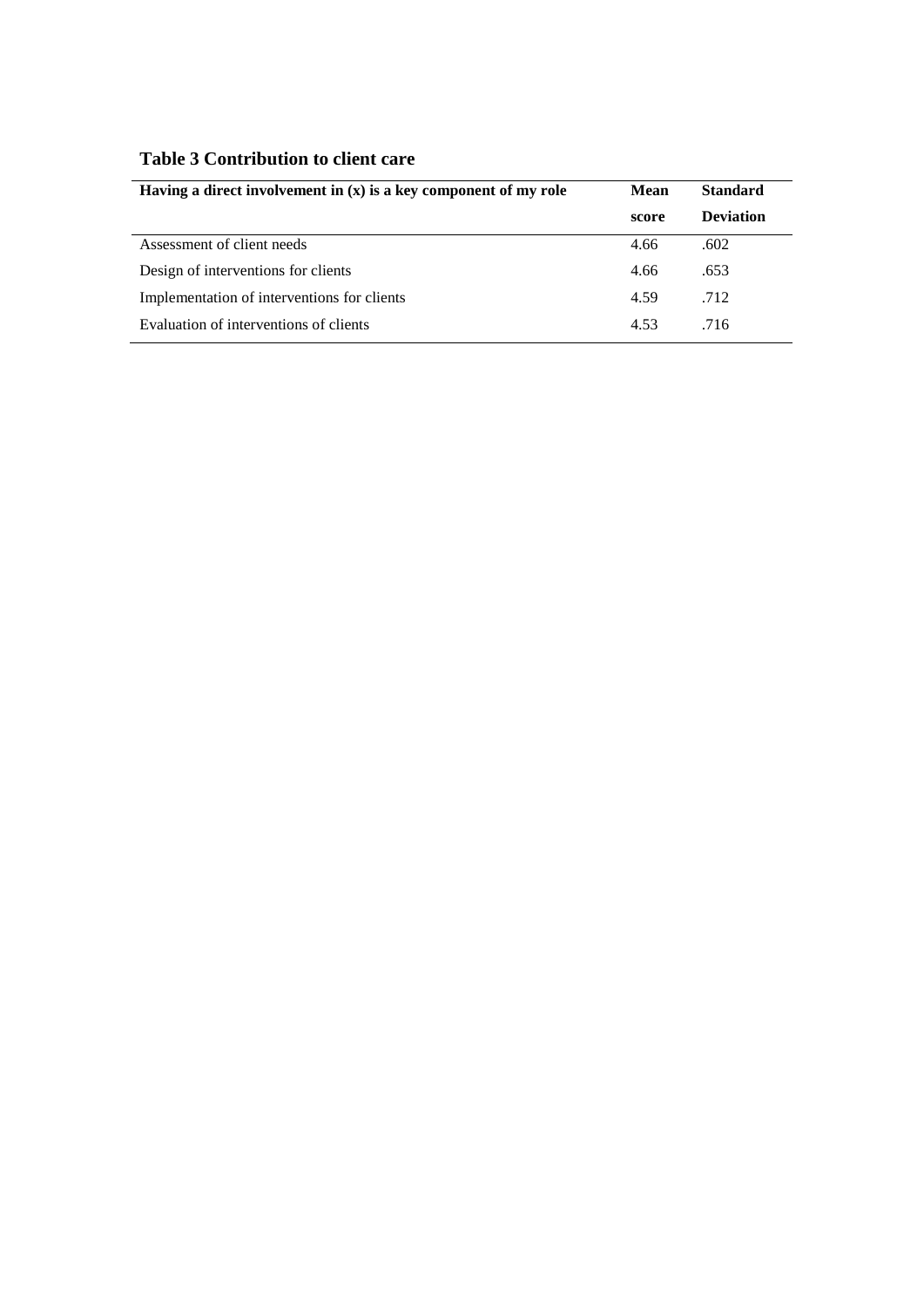|  | Table 4 Contribution to the family |  |  |
|--|------------------------------------|--|--|
|--|------------------------------------|--|--|

| Providing $(x)$ is a key component of my role                            | Mean  | <b>Standard</b>  |
|--------------------------------------------------------------------------|-------|------------------|
|                                                                          | score | <b>Deviation</b> |
| Advice to family members                                                 | 4.56  | .619             |
| Education / training to family members                                   | 4.31  | .644             |
| Facilitation to family members to be part of the decision making process | 4.34  | .745             |
| Accessibility to families through an open referral system                | 4.41  | .665             |
| Support to family caregivers in their home                               | 4.16  | 1.11             |
|                                                                          |       |                  |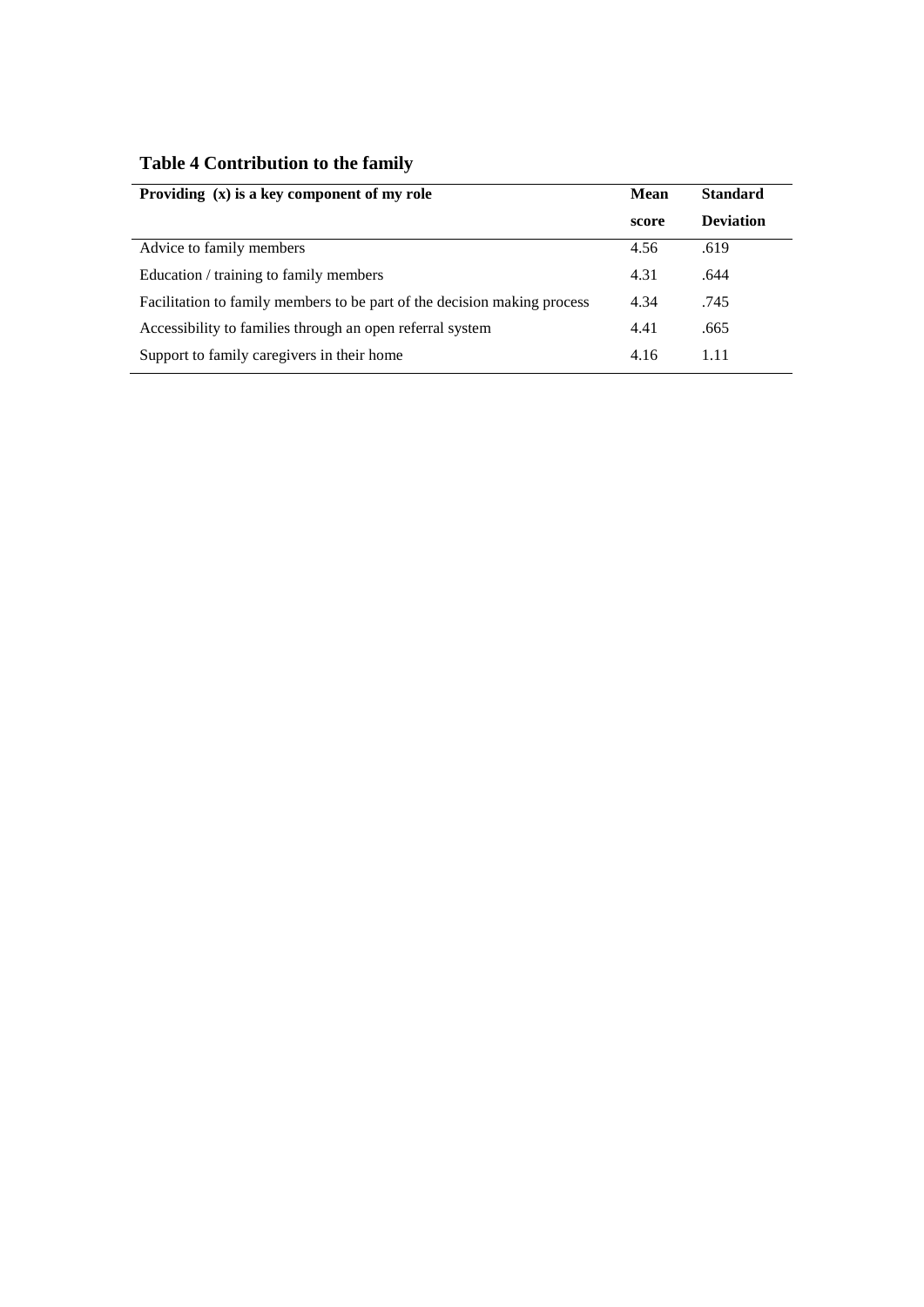## **Table 5 Contribution to staff**

| $(x)$ is a key component of my role                                             | Mean  | <b>Standard</b>  |
|---------------------------------------------------------------------------------|-------|------------------|
|                                                                                 | score | <b>Deviation</b> |
| Been available to staff for consultation regarding client care                  | 4.91  | .296             |
| Staff been able to refer clients to my service                                  | 4.59  | .665             |
| Discussing issues with staff without having a referral to assist them in client | 4.19  | .931             |
| care                                                                            |       |                  |
| Making recommendations to staff in relation to client care                      | 4.69  | .471             |
| Assisting staff in developing practice guidelines / policies for their work     | 4.25  | .803             |
| areas                                                                           |       |                  |
| Supporting staff in reviewing client care / programmes                          | 4.56  | .619             |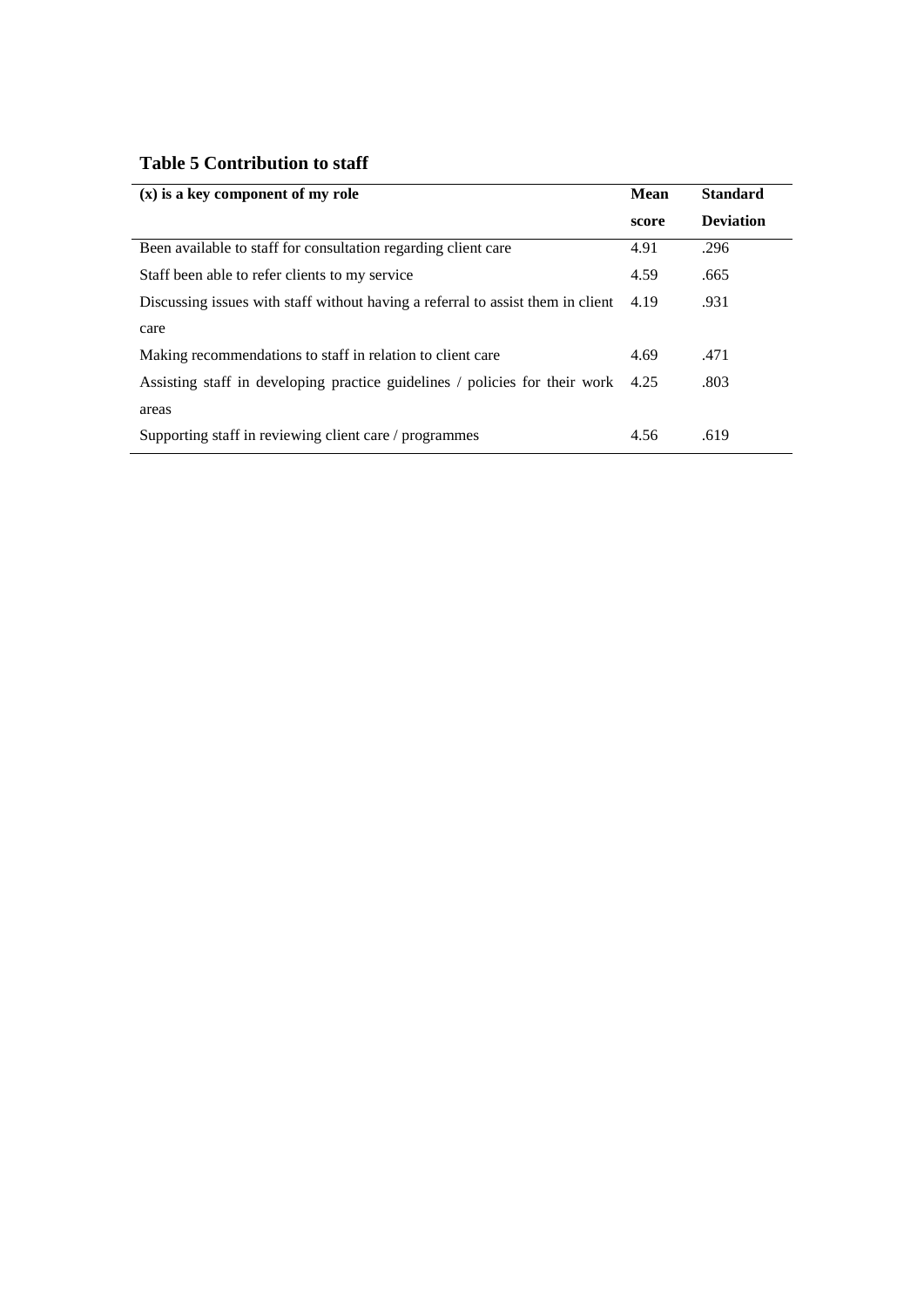| $(x)$ is a key component of my role                   |       | <b>Standard</b>  |
|-------------------------------------------------------|-------|------------------|
|                                                       | score | <b>Deviation</b> |
| Contributing to the service plan of the organisation  | 4.41  | .665             |
| Delivering education/training within the organisation | 4.72  | .457             |
| Referring clients to other MDT members                | 4.66  | .483             |
| Receiving referrals from MDT members                  | 4.66  | .483             |
| Fulfilling a management role                          | 3.44  | 1.21             |
| Conducting an audit of my service                     | 4.41  | .712             |

# **Table 6 Contribution to the service/organization**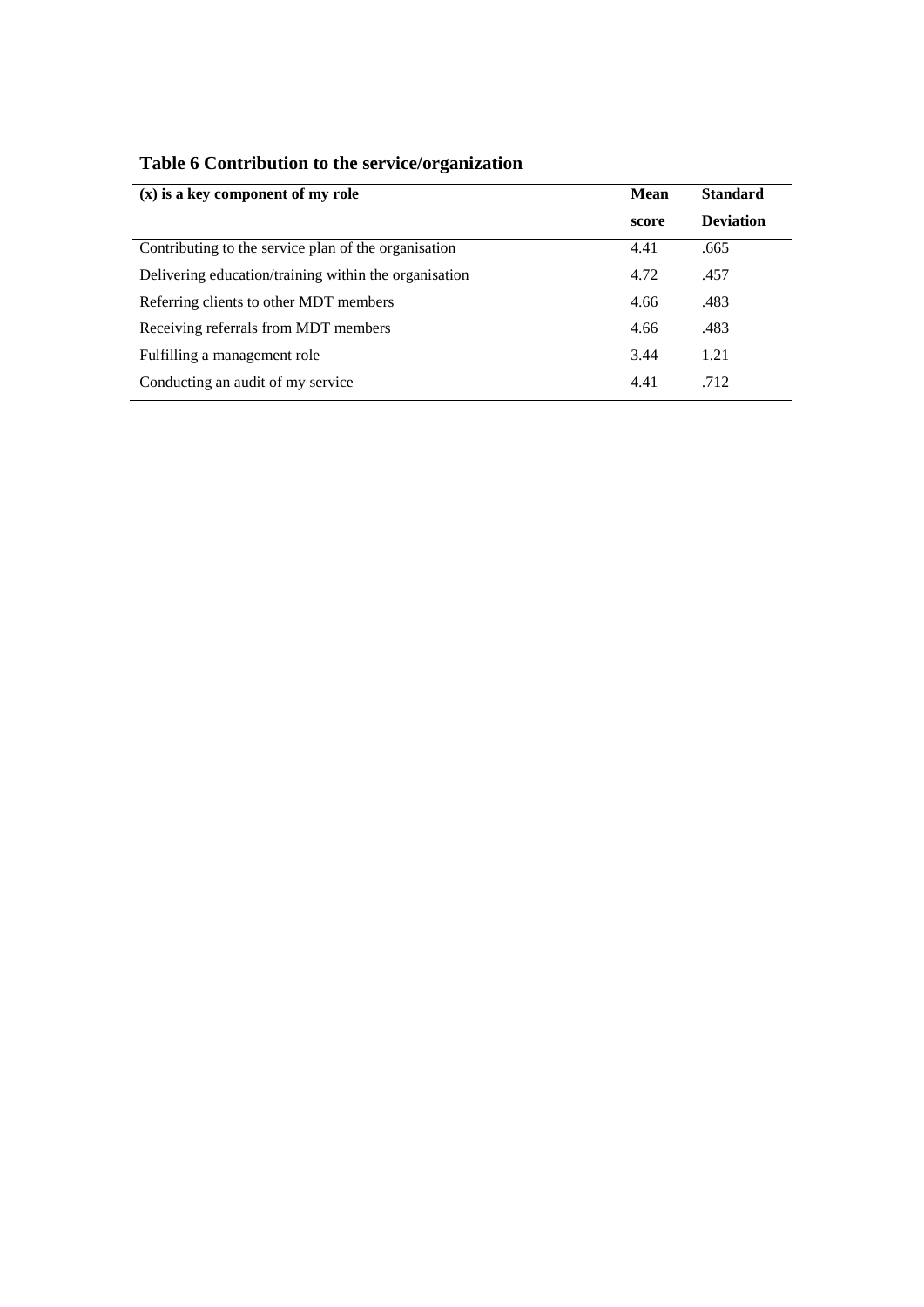| $(x)$ is a key component of my role                                          |       | <b>Standard</b>  |
|------------------------------------------------------------------------------|-------|------------------|
|                                                                              | score | <b>Deviation</b> |
|                                                                              | 4.59  | .560             |
| Been engage in research activity as a component of my work                   | 4.25  | .880             |
| Conducting guest lectures with a third level institution                     | 3.91  | .963             |
| Presenting on an area related to my nurse specialism at a nursing conference | 3.97  | .933             |
| Disseminating evidence based knowledge related to my specialist area of      | 4.69  | .535             |
| practice within the organization                                             |       |                  |
| Sitting on a professional committee is a key component of my role            | 4.16  | .987             |
| Sitting on an academic committee is a key component of my role               | 3.53  | .950             |

# **Table 7 Contribution to the community**